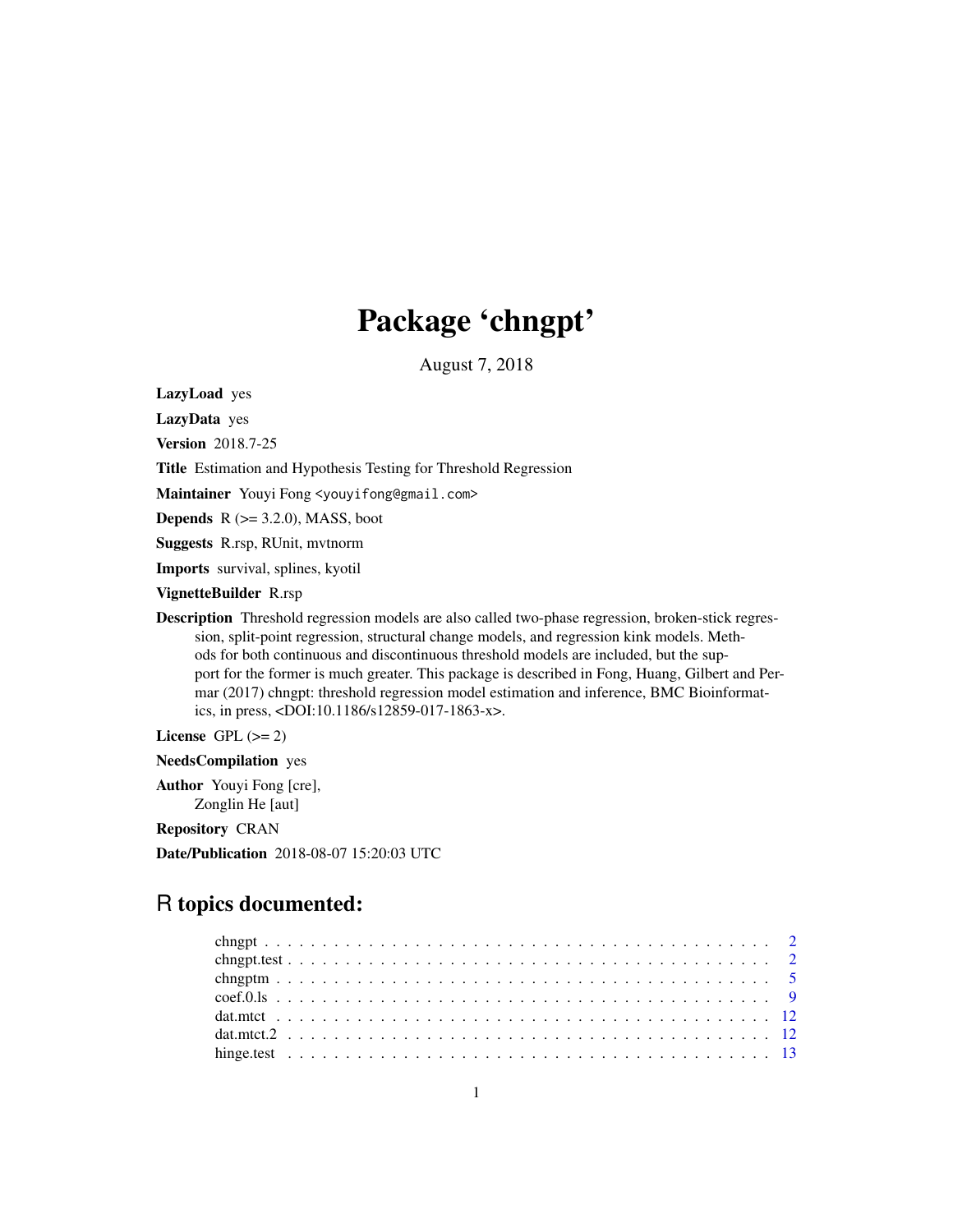<span id="page-1-0"></span>

| Index |  |
|-------|--|
|       |  |
|       |  |
|       |  |
|       |  |
|       |  |
|       |  |

chngpt *chngpt Package*

#### Description

Please see the Index link below for a list of available functions. The main testing function is chngpt.test(). The main estimation function is chngptm().

chngpt.test *Change Point Tests*

# Description

Hypothesis testing for change point covariate in logistic regression and linear regression.

#### Usage

```
chngpt.test (formula.null, formula.chngpt, family=c("binomial","gaussian"), data,
    type=c("step","hinge","segmented","stegmented"),
   test.statistic=c("lr","score"), # support for score is gradually descreasing
    chngpts=NULL, lb.quantile=.1, ub.quantile=.9,
   chngpts.cnt=50, #this is set to 25 if int is weighted.two.sided or weighted.one.sided
   prec.weights=NULL,
    p.val.method=c("MC","param.boot"),
   mc.n=5e4, # 1e3 won't cut it, the p values estimated could be smaller than nominal
   boot.B=1e4,
    robust=FALSE,
    keep.fits=FALSE, verbose=FALSE
)
antoch.test (formula, data, chngpt.var, plot.=FALSE)
## S3 method for class 'chngpt.test'
plot(x, by.percentile=TRUE, both=FALSE, main=NULL, ...)
```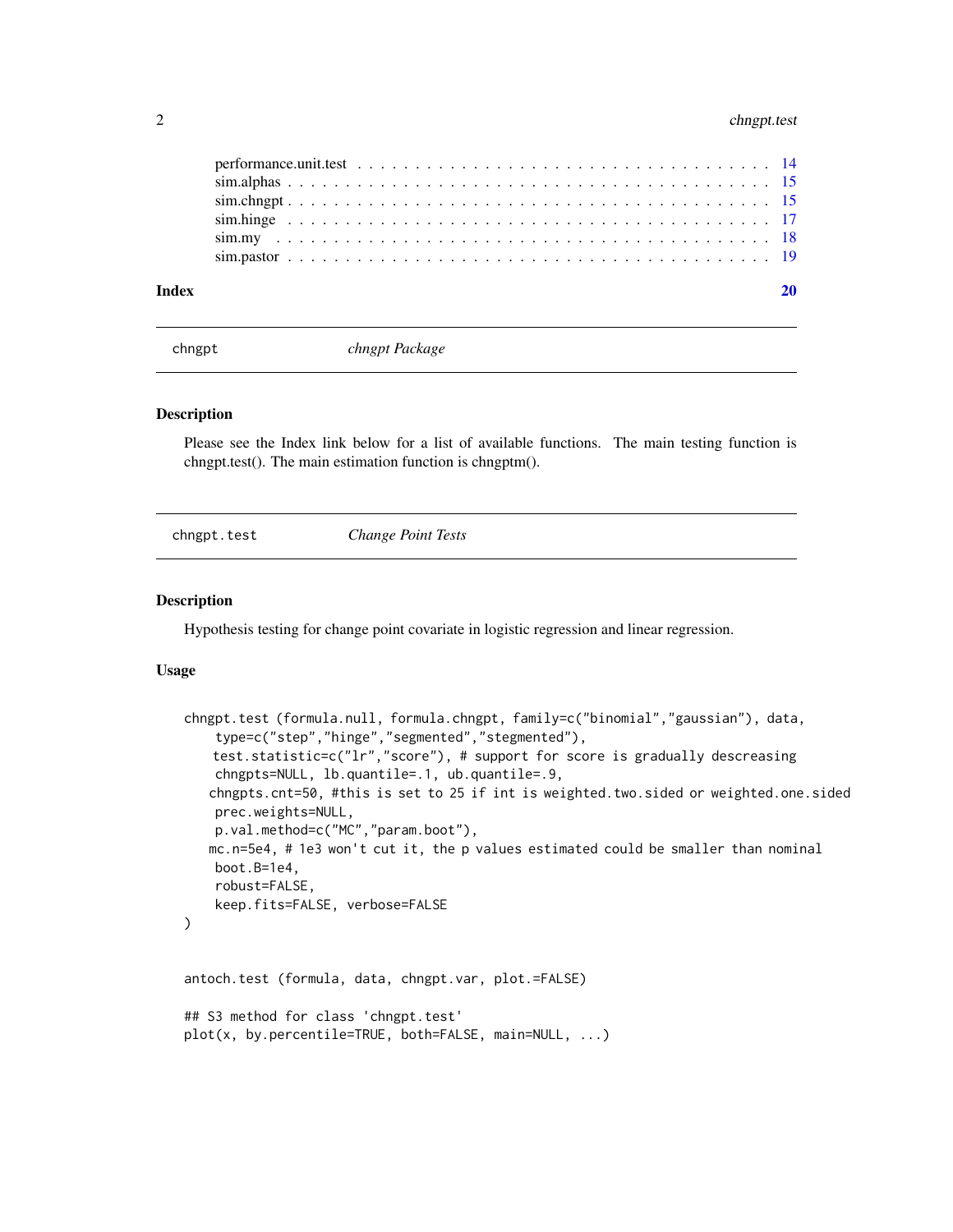# chngpt.test 3

## Arguments

| formula.null   | formula for the null model.                                                                                                                                                                                                                                                                                                                        |
|----------------|----------------------------------------------------------------------------------------------------------------------------------------------------------------------------------------------------------------------------------------------------------------------------------------------------------------------------------------------------|
| formula.chngpt | formula for the change point model. For example, suppose formula.null=y~z<br>and we want to test whether $I(x > cutff)$ is a significant predictor, formula.chngpt= $-x$<br>If instead we are interested in testing the null that neither $I(x > cutff)$ nor $z * I(x > cutff)$<br>is a significant predictor, formula.chngpt= $-x$ <sup>*</sup> z |
| data           | data frame.                                                                                                                                                                                                                                                                                                                                        |
| family         | Currently only linear and logistic regression are supported.                                                                                                                                                                                                                                                                                       |
| type           | step: flat before and after change point; hinge: flat before and slope after change<br>point; segmented: slope before and after change point                                                                                                                                                                                                       |
|                | test.statistic method for testing main effects of some threshold model.                                                                                                                                                                                                                                                                            |
| chngpts        | A grid of potential change points to maximize over. If not supplied, they will<br>be set to a vector of length chngpt.cnt equally spaced between lb.quantile and<br>ub.quantile.                                                                                                                                                                   |
| robust         | Boolean.                                                                                                                                                                                                                                                                                                                                           |
| lb.quantile    | number. The lower bound in the search for change point in the unit of quantile.                                                                                                                                                                                                                                                                    |
| ub.quantile    | number. The upper bound in the search for change point in the unit of quantile.                                                                                                                                                                                                                                                                    |
| chngpts.cnt    | integer. Number of potential change points to maximize over.                                                                                                                                                                                                                                                                                       |
| mc.n           | integer. Number of multivariate normal samples to generate in the Monte Carlo<br>procedure to evaluate p-value.                                                                                                                                                                                                                                    |
| verbose        | Boolean.                                                                                                                                                                                                                                                                                                                                           |
| chngpt.var     | string. Name of the predictor to detect change point                                                                                                                                                                                                                                                                                               |
| plot.          | Boolean. Whether to make a plot.                                                                                                                                                                                                                                                                                                                   |
| formula        | formula.                                                                                                                                                                                                                                                                                                                                           |
| x              | An object of type chngpt.test.                                                                                                                                                                                                                                                                                                                     |
|                | arguments passed to or from methods                                                                                                                                                                                                                                                                                                                |
| by.percentile  |                                                                                                                                                                                                                                                                                                                                                    |
| both           |                                                                                                                                                                                                                                                                                                                                                    |
| main           |                                                                                                                                                                                                                                                                                                                                                    |
| prec.weights   |                                                                                                                                                                                                                                                                                                                                                    |
| p.val.method   |                                                                                                                                                                                                                                                                                                                                                    |
| boot.B         |                                                                                                                                                                                                                                                                                                                                                    |
| keep.fits      |                                                                                                                                                                                                                                                                                                                                                    |

# Details

The model under the altnerative is the model under the null plus terms involving the threshold. For example, when the type is segmented and formula.null=~z, formula.chngpt=~x, the model under the null is  $\sim$ z+x and the model under the alternative is  $\sim$ z+x+(x-e)\_+.

If there are missing values in the chngpt formula, those rows will be removed from the whole dataset, including null model and chngpt model.

antoch.test is only implemented for main effect only and is based on Antoch et al. (2004). Also see Fong et al. (2014).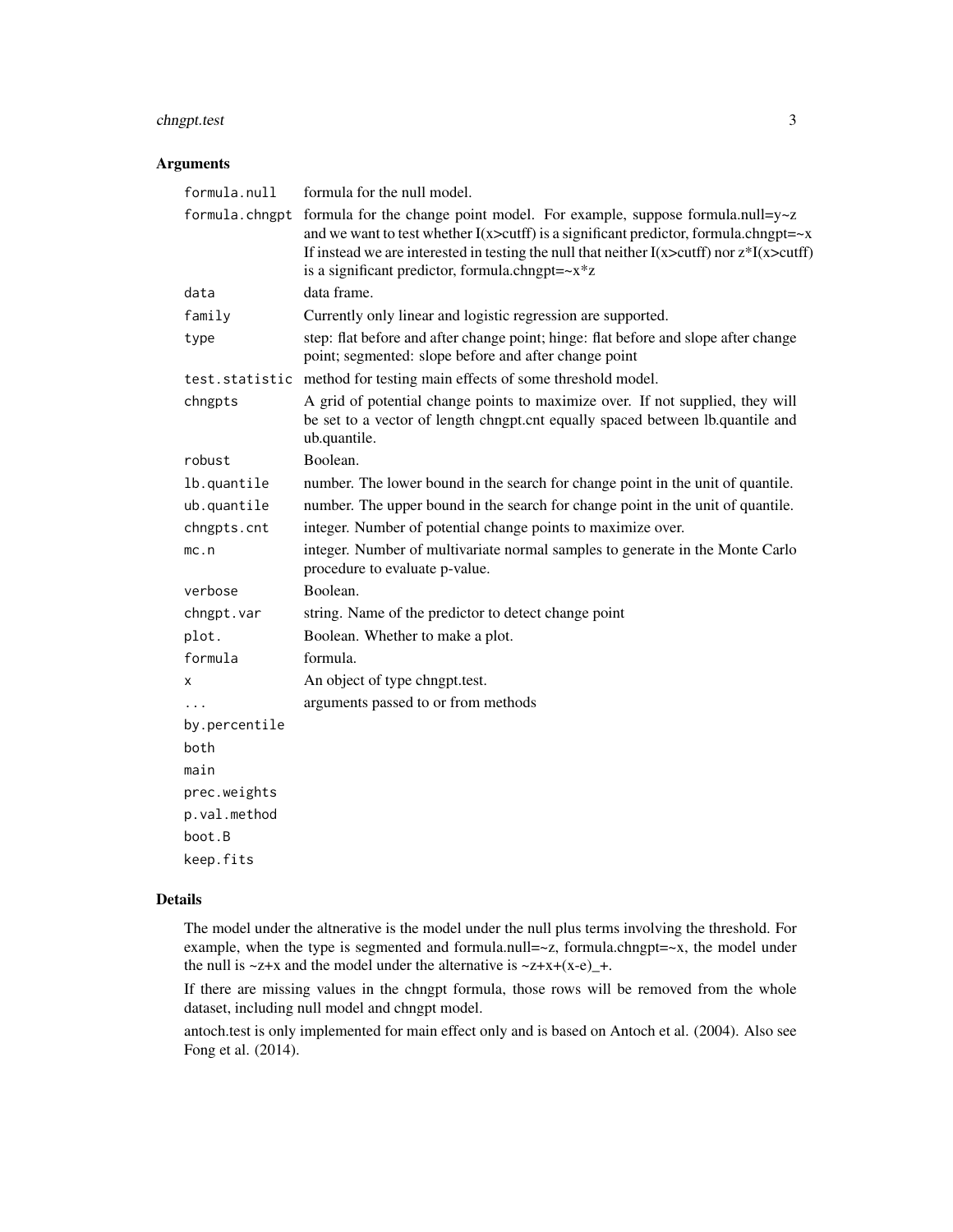4 chngpt.test

#### Value

A list of class htest and chngpt.test

| p.value | P-value           |
|---------|-------------------|
| family  | Family from input |
| method  | Method from input |

#### References

Fong Y, Di C, and Permar S. (2015) Change-Point Testing in Logistic Regression Models with Interaction Term. Statistics in Medicine. 34:1483–1494

Pastor-Barriuso, R. and Guallar, E. and Coresh, J. (2003) Transition models for change-point estimation in logistic regression. Statistics in Medicine. 22:13141

Antoch, J. and Gregoire, G. and Jaruskova, D. (2004) Detection of structural changes in generalized linear models. Statistics and probability letters. 69:315

#### Examples

```
dat=sim.chngpt("thresholded", "step", n=200, seed=1, beta=1, alpha=-1, x.distr="norm", e.=4,
    family="binomial")
test=chngpt.test(formula.null=y~z, formula.chngpt=~x, dat, type="step", family="binomial",
   mc.n=10)
test
plot(test)
dat=sim.chngpt("thresholded", "segmented", n=200, seed=1, beta=1, alpha=-1, x.distr="norm", e.=4,
    family="binomial")
test=chngpt.test(formula.null=y~z, formula.chngpt=~x, dat, type="segmented", family="binomial",
    mc.n=10)
test
plot(test)
test = chngpt.test (formula.null=Volume~1, formula.chngpt=~Girth, family="gaussian", data=trees,
    type="segmented", mc.n=1e4, verbose=FALSE, chngpts.cnt=100, test.statistic="lr")
test
plot(test)
## Not run:
# not run because otherwise the examples take >5s and that is a problem for R CMD check
# has interaction
test = chngpt.test(formula.null=y~z, formula.chngpt=~x*z, dat, type="step", family="binomial")
test
plot(test)
## End(Not run)
```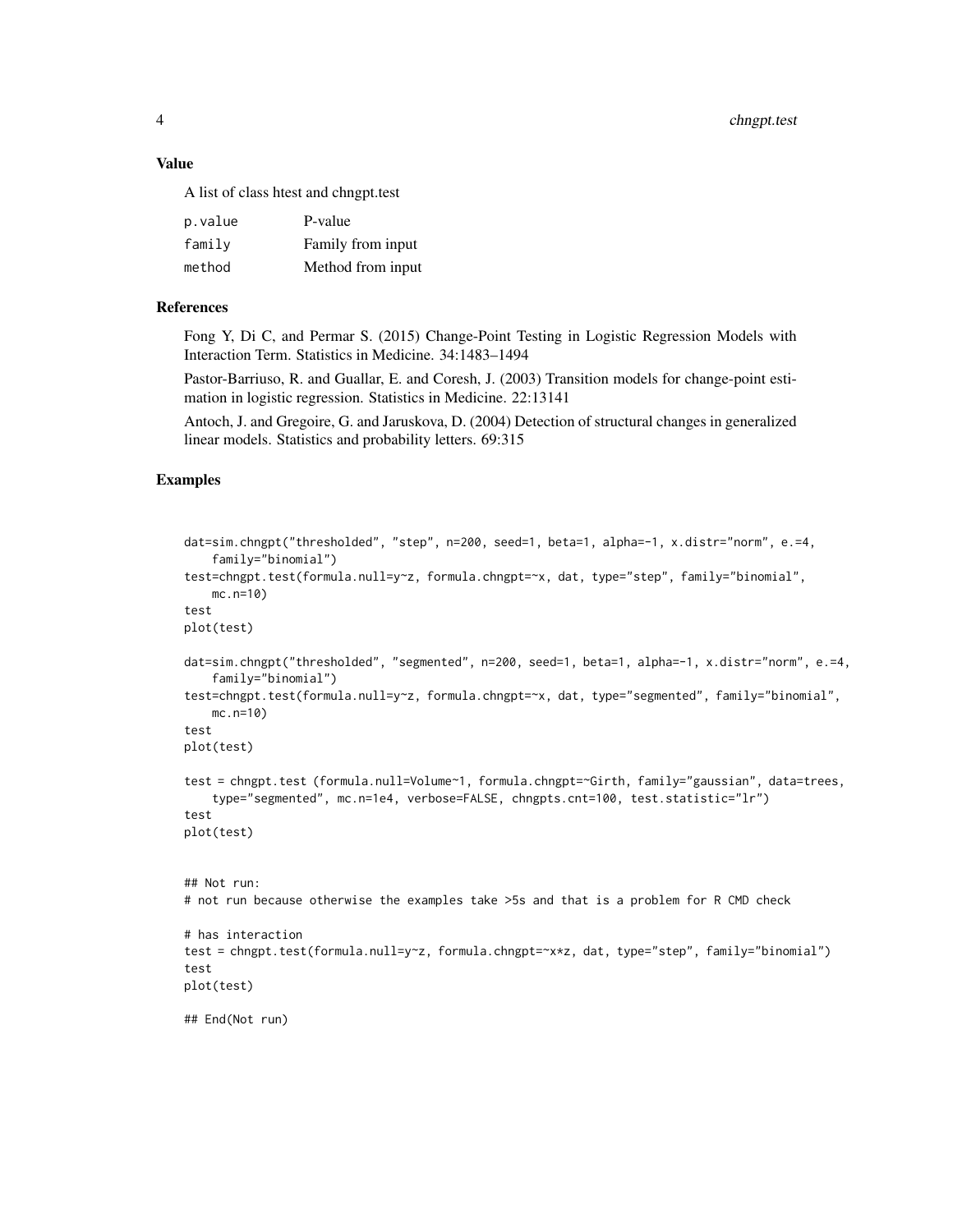<span id="page-4-0"></span>

#### Description

Estimate change point logistic model

#### Usage

```
chngptm (formula.1, formula.2, family, data,
 type=c("step","hinge","segmented","segmented2","stegmented"),
 # segmented2 is the model studied in Cheng 2008
 weights=NULL, # this arg is kept here due to historical reasons
 est.method=c("default","smoothapprox","grid","fastgrid"),
 var.type=c("none","robust","model","smooth","robusttruth","bootstrap","all"),
 aux.fit=NULL,
 lb.quantile=.1, ub.quantile=.9, grid.search.max=5000,
 test.inv.ci=TRUE, boot.test.inv.ci=FALSE,
 # test.inv.ci is passed to local functions, boot.test.inv.ci is global in this function
 ci.bootstrap.size=1000, alpha=0.05, save.boot=FALSE, m.out.of.n=FALSE,
 # grid.search.max is the maximum number of grid points used in grid search
 b.transition=Inf,# controls whether threshold model or smooth transition model
 tol=1e-4, maxit=1e2, chngpt.init=NULL, search.bound=10,
 keep.best.fit=TRUE, # best.fit is needed for making prediction and plotting
 verbose=FALSE, ...)
chngptm.xy(x, y, type=c("step","hinge","segmented","segmented2","stegmented"),
   ...)
## S3 method for class 'chngptm'
coef(object, ...)
## S3 method for class 'chngptm'
residuals(object, ...)
## S3 method for class 'chngptm'
vcov(object, var.type=NULL, ...)
## S3 method for class 'chngptm'
print(x, \ldots)## S3 method for class 'chngptm'
plot(x, which = NULL, xlim = NULL, lwd = 2, local = "red",add = FALSE, add.points = TRUE, add.ci = TRUE, breaks= 20, \ldots## S3 method for class 'chngptm'
summary(object, var.type=NULL, expo=FALSE, verbose=FALSE, ...)
lincomb(object, comb, alpha=0.05)
```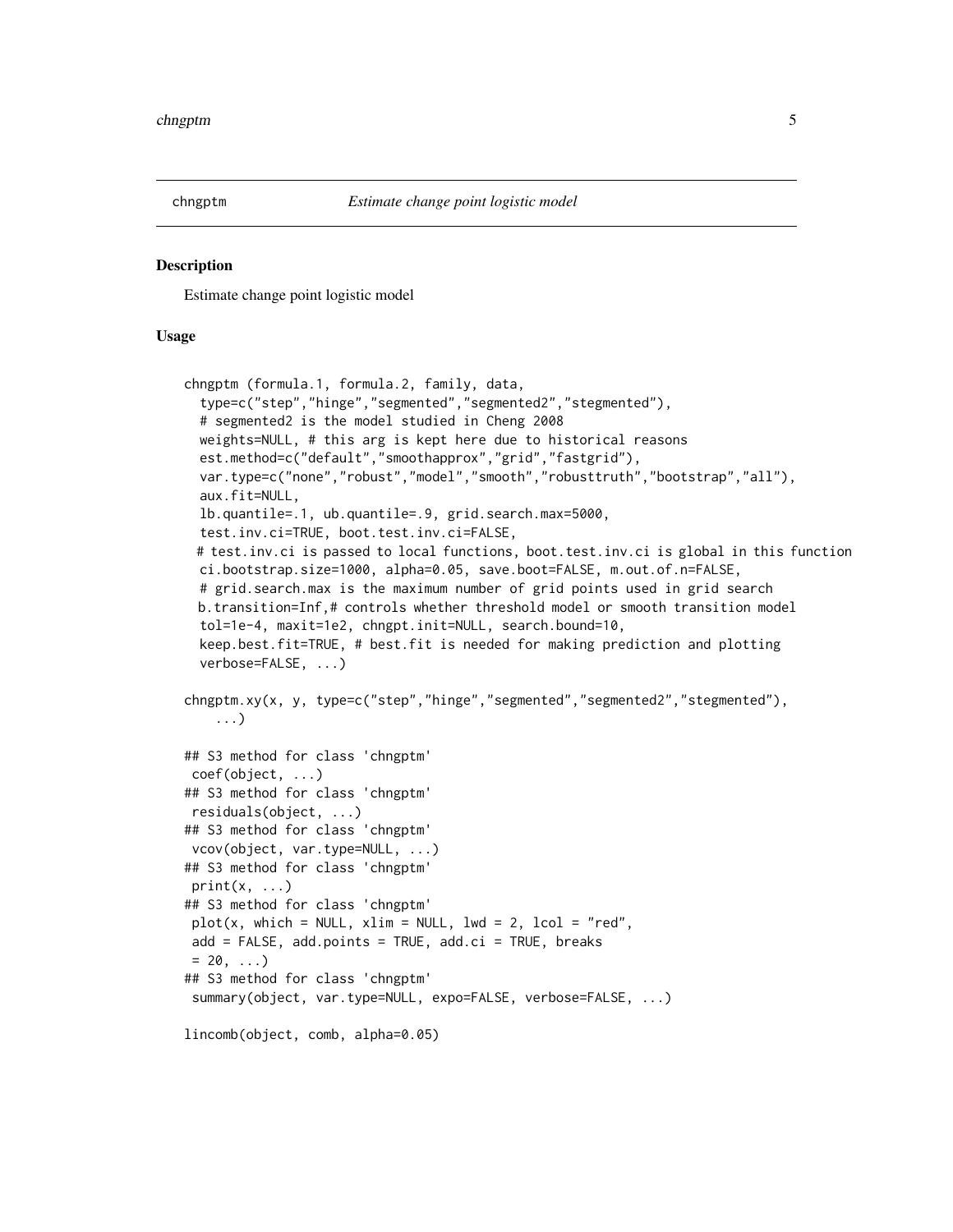# Arguments

| formula.1         | The part of formula that is free of terms involving thresholded variables                                                                                           |
|-------------------|---------------------------------------------------------------------------------------------------------------------------------------------------------------------|
| formula.2         | The part of formula that is only composed of thresholded variables                                                                                                  |
| family            | string. coxph or any valid argument that can be passed to glm. But variance es-<br>timate is only available for binomial and gaussian (only model-based for latter) |
| data              | data frame.                                                                                                                                                         |
| type              | types of threshold effects. segmented2 differs from segmented in parameteriza-<br>tion.                                                                             |
| b.transition      | Numeric. Controls whether threshold model or smooth transition model. De-<br>fault to Inf, which correponds to threshold model                                      |
| est.method        | string. Better leave it at NULL. grid: grid search; smoothapprox: smooth ap-<br>proximation                                                                         |
| var.type          | string. Different methods for estimating covariance matrix and constructing con-<br>fidence intervals                                                               |
| aux.fit           | a model fit object that is needed for model-robust estimation of covariance ma-<br>trix                                                                             |
| grid.search.max   |                                                                                                                                                                     |
|                   | integer.                                                                                                                                                            |
| test.inv.ci       | Boolean, whether or not to find test-inversion confidence interval for threshold                                                                                    |
| ci.bootstrap.size | integer, number of bootstrap                                                                                                                                        |
| alpha             | double, norminal type I error rate                                                                                                                                  |
| save.boot         | Boolean, whether to save bootstrap samples                                                                                                                          |
| lb.quantile       | lower bound of the search range for change point estimate                                                                                                           |
| ub.quantile       | upper bound of the search range for change point estimate                                                                                                           |
| tol               | Numeric. Stopping criterion on the coefficient estimate.                                                                                                            |
| maxit             | integer. Maximum number of iterations in the outer loop of optimization.                                                                                            |
|                   |                                                                                                                                                                     |
| chngpt.init       | numeric. Initial value for the change point.                                                                                                                        |
| weights           | passed to glm                                                                                                                                                       |
| verbose           | Boolean.                                                                                                                                                            |
| add.points        | Boolean.                                                                                                                                                            |
| add.ci            | Boolean.                                                                                                                                                            |
| add               | Boolean.                                                                                                                                                            |
| breaks            | integer.                                                                                                                                                            |
| keep.best.fit     | Boolean.                                                                                                                                                            |
| y                 | outcome                                                                                                                                                             |
| х                 | chngptm fit object.                                                                                                                                                 |
| object            | chngptm fit object.                                                                                                                                                 |
|                   | arguments passed to glm or coxph                                                                                                                                    |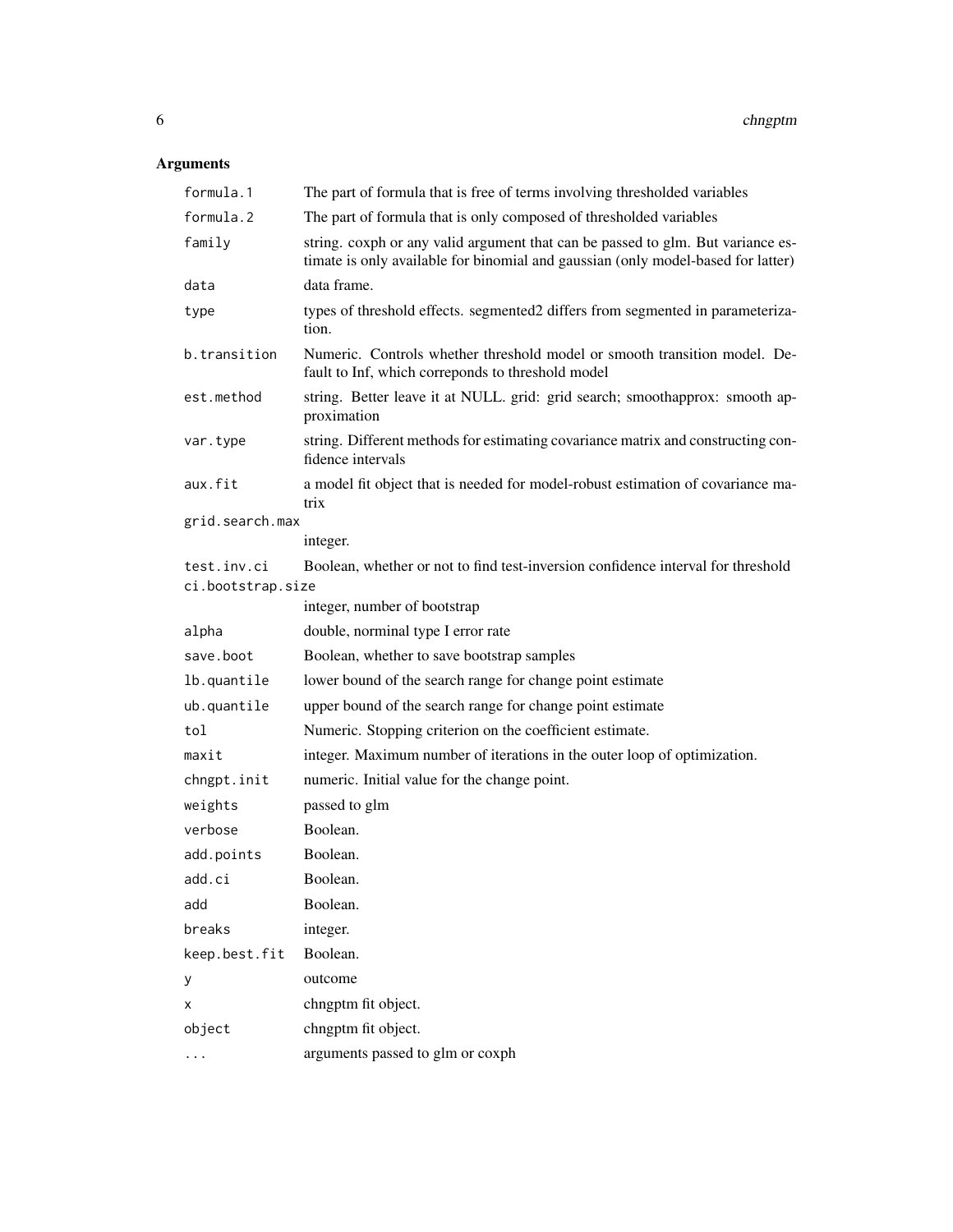#### chngptm  $\sim$  7

| m.out.of.n       | whether to perform m out of n bootstrap                                                                                    |  |  |  |  |  |  |
|------------------|----------------------------------------------------------------------------------------------------------------------------|--|--|--|--|--|--|
| boot.test.inv.ci |                                                                                                                            |  |  |  |  |  |  |
|                  | whether to get test inversion CI under bootstrap                                                                           |  |  |  |  |  |  |
| search.bound     | bounds for search for sloping parameters                                                                                   |  |  |  |  |  |  |
| which            | an integer                                                                                                                 |  |  |  |  |  |  |
| xlim             | xlim                                                                                                                       |  |  |  |  |  |  |
| lwd              | lwd                                                                                                                        |  |  |  |  |  |  |
| lcol             | line col                                                                                                                   |  |  |  |  |  |  |
| comb             | a vector of combination coefficients that will be used to form an inner product<br>with the estimated slope                |  |  |  |  |  |  |
| expo             | If family is binomial and expo is TRUE, coefficients summary will be shown on<br>the scale of odds ratio instead of slopes |  |  |  |  |  |  |

#### Details

Without lb.quantile and ub.quantile, finite sample performance of estimator drops considerably! When est.method is smoothapprox, Newton-Raphson is done with initial values chosen by change point hypothesis testing. The testing procedure may be less subjective to finite sample volatility.

If var.method is bootstrap, summary of fitted model contains p values for each estimated slope. These p values are approximate p-values, obtained assuming that the bootstrap distributions are normal.

#### Value

A an object of type chngptm with the following components

| converged    | <b>Boolean</b>                                                                                        |
|--------------|-------------------------------------------------------------------------------------------------------|
| coefficients | vector. Estimated coefficients. The last element, named ".chngpt", is the esti-<br>mated change point |
| test         | htest. Max score test results                                                                         |
| iter         | integer. Number of iterations                                                                         |

#### References

Fong, Y. (2018) Fast bootstrap confidence intervals for continuous threshold linear regression. Journal of Computational and Graphical Statistics, in press.

Fong, Y., Di, C., Huang, Y., Gilbert, P. (2017) Model-robust inference for continuous threshold regression models, Biometrics, 73(2):452-462.

Pastor-Barriuso, R. and Guallar, E. and Coresh, J. (2003) Transition models for change-point estimation in logistic regression. Statistics in Medicine. 22:13141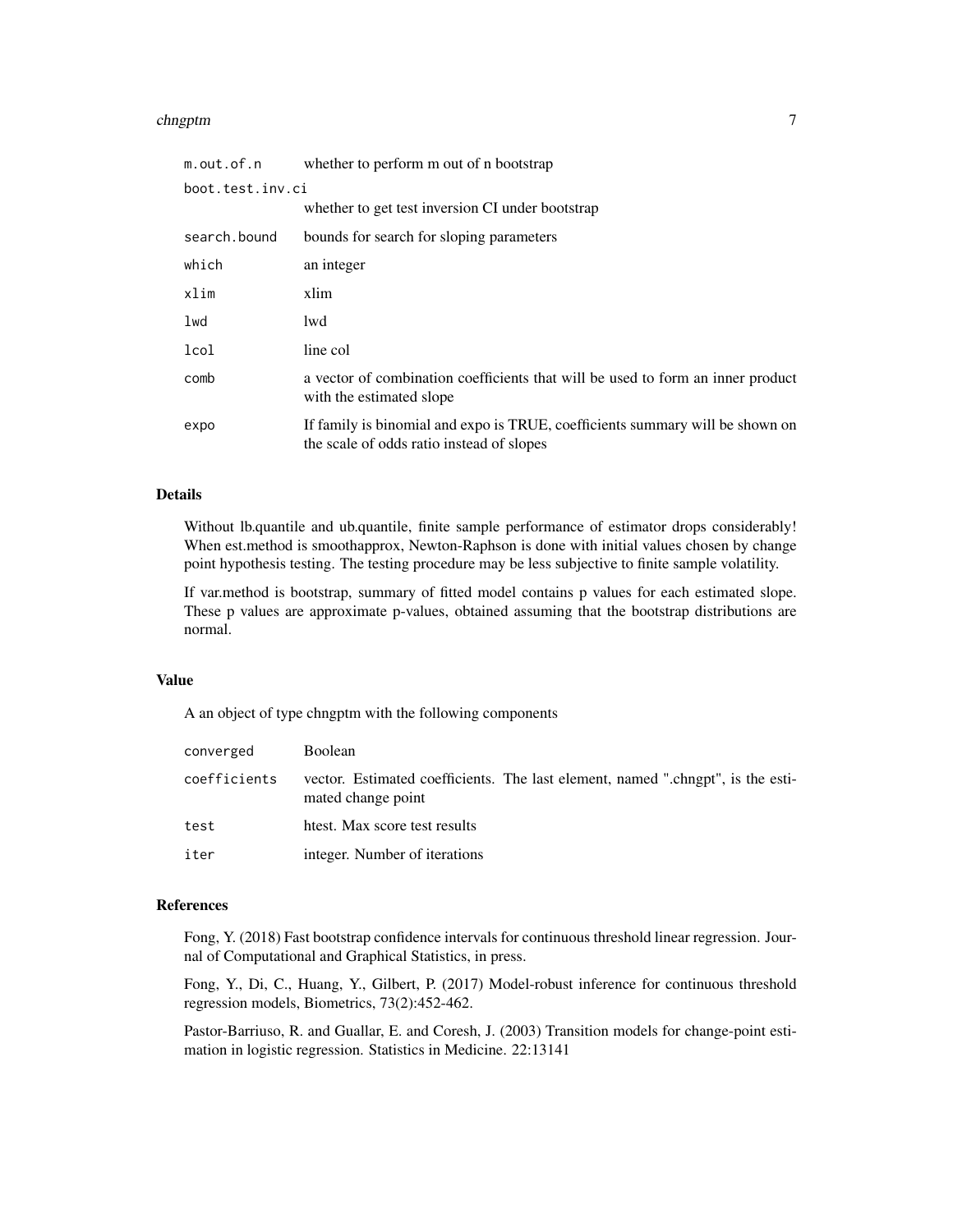#### Examples

```
# threshold linear regression
dat.1=sim.chngpt("thresholded", "segmented", n=200, seed=1, beta=1, alpha=-1, x.distr="norm", e.=4,
    family="gaussian")
# default search method is fastgrid
fit.1=chngptm(formula.1=y~z, formula.2=~x, family="gaussian", dat.1, type="segmented",
    est.method="fastgrid", var.type="bootstrap", ci.bootstrap.size=10)
summary(fit.1)
head(resid(fit.1))
plot(fit.1)
# with weights
fit.1.a=chngptm(formula.1=y~z, formula.2=~x, family="gaussian", dat.1, type="segmented",
    est.method="fastgrid", var.type="bootstrap", weights=ifelse(dat.1$x<3.5,100,1)
    , ci.bootstrap.size=10)
summary(fit.1.a)
plot(fit.1.a)
# threshold logistic regression
dat.2=sim.chngpt("thresholded", "step", n=200, seed=1, beta=1, alpha=-1, x.distr="norm", e.=4,
    family="binomial")
fit.2=chngptm(formula.1=y~z, formula.2=~x, family="binomial", dat.2, type="step",est.method="grid")
summary(fit.2)
# no variance estimates available for discontinuous threshold models such as step
# vcov(fit.2$best.fit) gives the variance estimates for the best model conditional on threshold est
# also supports cbind() formula on left hand side
set.seed(1)
dat.2$success=rbinom(nrow(dat.2), 10, 1/(1 + exp(-dat.2$eta)))
dat.2$failure=10-dat.2$success
fit.2a=chngptm(formula.1=cbind(success,failure)~z, formula.2=~x, family="binomial", dat.2,
    type="step")
# threshold Cox regression, no variance estimates available
library(survival)
dat.3 <- data.frame(time=c(4,3,1,1,2,2,3), status=c(1,1,1,0,1,1,0), x=c(0,2,1,1,1,0,0),
    sex=c(0,0,0,0,1,1,1))
fit.3=chngptm(formula.1=Surv(time, status)~1, formula.2=~x, data=dat.3, family="coxph",type="step")
summary(fit.3)
# Poisson
counts <- c(18,17,15,20,10,20,25,13,12)
outcome <- as.integer(gl(3,1,9))
treatment \leq gl(3,3)
print(d.AD <- data.frame(treatment, outcome, counts))
fit.4=chngptm(formula.1=counts ~ treatment, formula.2=~outcome, data=d.AD, family="poisson",
    type="segmented", var.type="bootstrap", verbose=1, ci.bootstrap.size=10)
```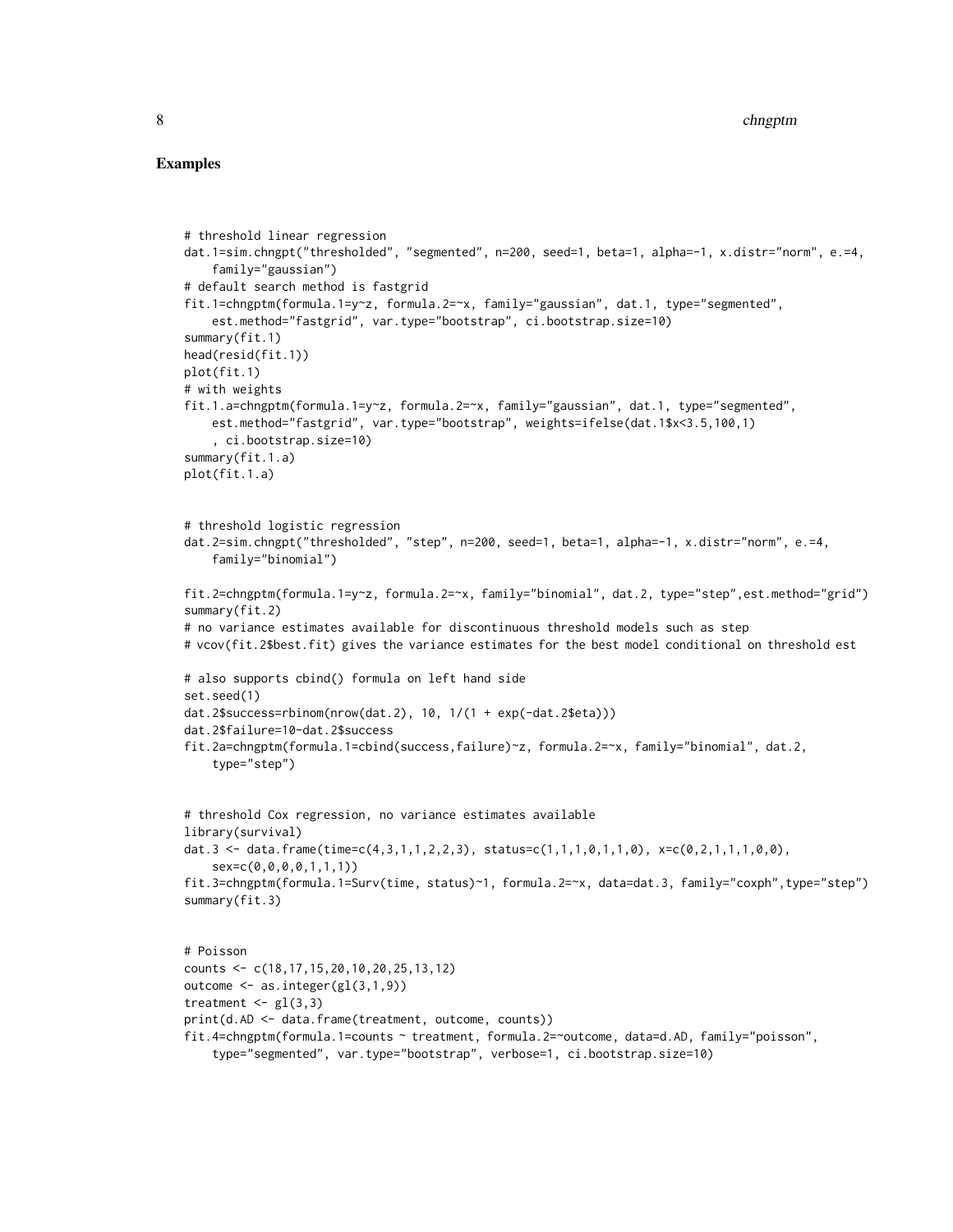#### <span id="page-8-0"></span> $\text{coeff.}0.1\text{s}$  9

summary(fit.4)

## Not run: # not run because otherwise the examples take >5s and that is a problem for R CMD check # an interaction model. est.method will be set to grid inside the function. fastgrid not # available for models with interaction terms yet fit=chngptm(formula.1=mpg~cyl + disp + hp, formula.2=~hp\*drat, mtcars, type="segmented", family="gaussian", var.type="bootstrap", ci.bootstrap.size=100) summary(fit) ## End(Not run)

coef.0.ls *Simulation Study Parameters*

#### **Description**

The true parameters used in the simulation studies.

#### Usage

data("coef.0.ls")

#### Format

The format is: List of  $3 \text{ } \$$  segmented :List of  $32 \dots$  quadratic 2b\_norm : Named num [1:5] 0 1 0 0 0 .. ..- attr(\*, "names")= chr [1:5] "(Intercept)" "z" "x" "(x-chngpt)+" ... ..\$ cubic2b\_lin : Named num [1:5] 0 1 7 0 0 ... - attr(\*, "names")= chr [1:5] "(Intercept)" "z" "x" "(x-chngpt)+" ... ..\$ sigmoid2\_norm : Named num [1:5] -0.0943 0.3365 0.4005 -0.9163 4.5 ... ..- attr(\*, "names")= chr [1:5] "(Intercept)" "z" "x" "(x-chngpt)+" ... ..\$ sigmoid2b\_norm : Named num [1:5] -0.0943 0.3365 0.4005 0 4.5 ...  $\pm$  attr(\*, "names")= chr [1:5] "(Intercept)" "z" "x" "(x-chngpt)+"  $\ldots$  ...\$ sigmoid2b1\_norm : Named num [1:5] -0.0943 0.3365 0.4005 -0.2231 4.5 .. ..- attr(\*, "names")= chr [1:5] "(Intercept)" "z" "x" "(x-chngpt)+" ... ..\$ sigmoid2b2\_norm : Named num [1:5] -0.0943 0.3365 0.4005 -0.5108 4.5 ...  $\cdot$  attr(\*, "names")= chr [1:5] "(Intercept)" "z" "x" "(x-chngpt)+" ... ..\$ sigmoid2b3\_norm : Named num [1:5] -0.0943 0.3365 0.4005 -0.0513 4.5 .. ..- attr(\*, "names")= chr [1:5] "(Intercept)" "z" "x" "(x-chngpt)+" ... ..\$ sigmoid2b4\_norm : Named num [1:5] -0.0943 0.3365 0.4005 -0.1054 4.5 ... - attr(\*, "names")= chr [1:5] "(Intercept)" "z" "x" "(x-chngpt)+" ... ..\$ sigmoid2b5\_norm : Named num [1:5] -0.0943 0.3365 0.4005 -0.1625 4.5 .. ..- attr(\*, "names")= chr [1:5] "(Intercept)" "z" "x" "(x-chngpt)+" ... ..\$ sigmoid2b6\_norm : Named num [1:5] -0.0943 0.3365 0.4005 0.0198 4.5 ... - attr(\*, "names")= chr [1:5] "(Intercept)" "z" "x" "(x-chngpt)+" ... ..\$ sigmoid2b7\_norm : Named num [1:5] -0.0943 0.3365 0.4005 0.0392 4.5 .. ..- attr(\*, "names")= chr [1:5] "(Intercept)" "z" "x" "(x-chngpt)+" ... ..\$ sigmoid2b8\_norm : Named num [1:5] -0.0943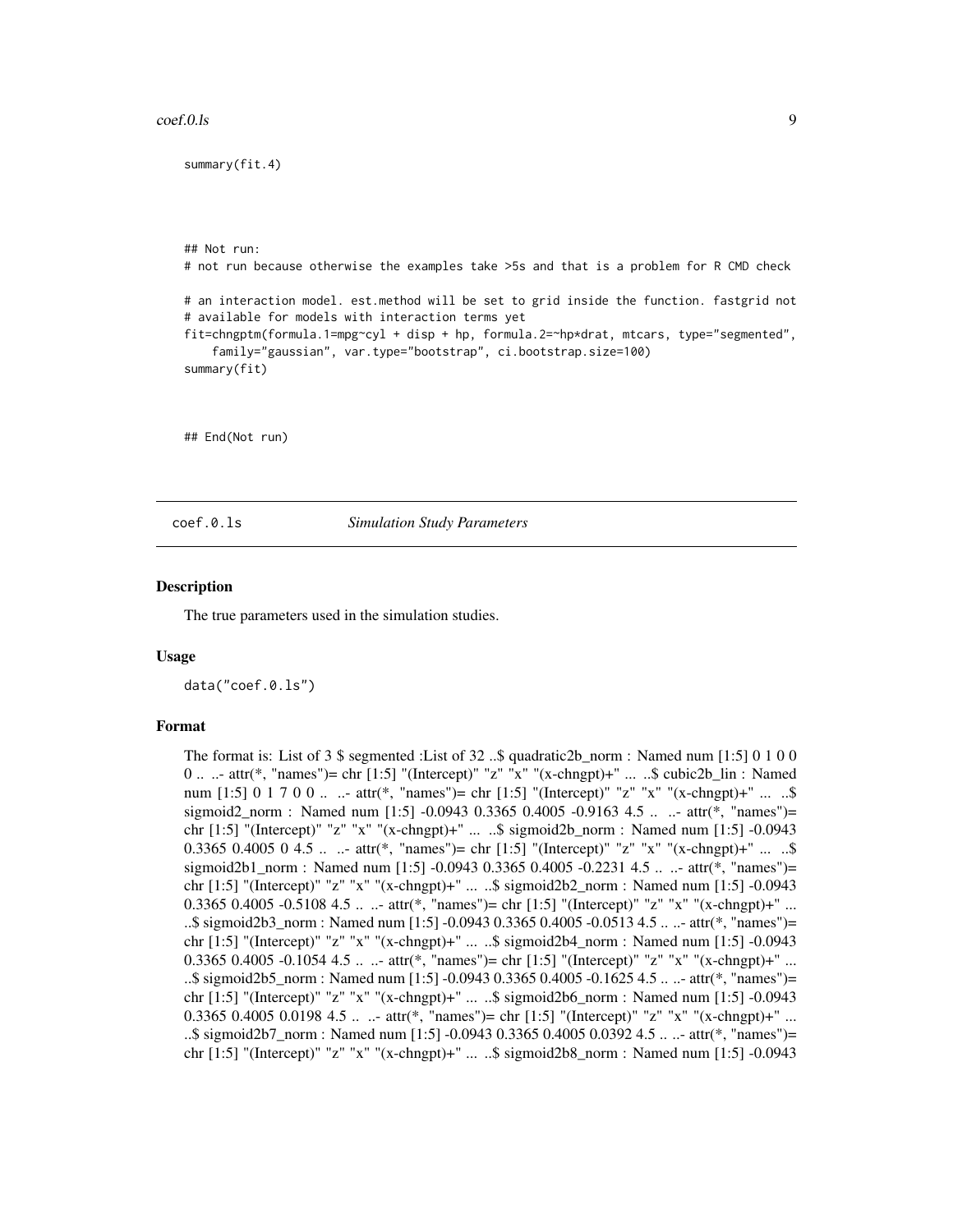0.3365 0.4005 0.0583 4.5 ... - attr(\*, "names")= chr [1:5] "(Intercept)" "z" "x" "(x-chngpt)+" ... ..\$ sigmoid2b9\_norm : Named num [1:5] -0.0943 0.3365 0.4005 0.9163 4.5 .. ..- attr(\*, "names")= chr  $[1:5]$  "(Intercept)" "z" "x" "(x-chngpt)+" ... ..\$ sigmoid2b10\_norm : Named num  $[1:5]$  -0.0943 0.3365 0.4005 0 4.5 ...  $\pm$  attr(\*, "names")= chr [1:5] "(Intercept)" "z" "x" "(x-chngpt)+" ...  $\therefore$ sigmoid2b16\_norm : Named num [1:5] -0.0943 0.3365 0.4005 0.0198 4.5 .. ..- attr(\*, "names")= chr [1:5] "(Intercept)" "z" "x" "(x-chngpt)+" ... ..\$ sigmoid2b17\_norm : Named num [1:5] -0.0943 0.3365 0.4005 0.0392 4.5 ... ... attr(\*, "names")= chr [1:5] "(Intercept)" "z" "x" "(x-chngpt)+" ... ..\$ sigmoid2b18 norm : Named num [1:5] -0.0943 0.3365 0.4005 0.0583 4.5 .. ..- attr(\*, "names")= chr [1:5] "(Intercept)" "z" "x" "(x-chngpt)+" ... ..\$ smooth2b\_norm : Named num [1:5] 0 0.336 0.4  $0.4.8$  ... ..- attr(\*, "names")= chr [1:5] "(Intercept)" "z" "x" "(x-chngpt)+" ... ..\$ smooth2b1\_norm : Named num [1:5] 0 0.336 0.4 0.005 4.8 .. ..- attr(\*, "names")= chr [1:5] "(Intercept)" "z" "x" "(xchngpt)+" ... ..\$ smooth2b2\_norm : Named num [1:5] 0 0.336 0.4 0.01 4.8 .. ..- attr(\*, "names")= chr [1:5] "(Intercept)" "z" "x" "(x-chngpt)+" ... ..\$ smooth2b3\_norm : Named num [1:5] 0 0.336 0.4 0.02 4.8 .. ..- attr(\*, "names")= chr [1:5] "(Intercept)" "z" "x" "(x-chngpt)+" ... ..\$ smooth2b4\_norm : Named num [1:5] 0 0.336 0.4 0.05 4.8 .. ..- attr(\*, "names")= chr [1:5] "(Intercept)" "z" "x" "(xchngpt)+" ... ..\$ smooth2b5\_norm : Named num [1:5] 0 0.336 0.4 0.1 4.8 .. ..- attr(\*, "names")= chr [1:5] "(Intercept)" "z" "x" "(x-chngpt)+" ... ..\$ sigmoid2\_gam : Named num [1:5] -1.3 0.336 0.4 - 0.916 2.2 .. ..- attr(\*, "names")= chr [1:5] "(Intercept)" "z" "x" "(x-chngpt)+" ... ..\$ sigmoid2\_gam1 : Named num [1:5] -1 0.336 0.4 -0.916 1.5 .. ..- attr(\*, "names")= chr [1:5] "(Intercept)" "z" "x" "(xchngpt)+" ... ..\$ sigmoid2\_gam2 : Named num [1:5] -0.6 0.336 0.4 -0.916 1 ... ..- attr(\*, "names")= chr [1:5] "(Intercept)" "z" "x" "(x-chngpt)+" ... ..\$ sigmoid2a\_gam : Named num [1:5] -0.5 0.336 0 -0.916 2.2 .. ..- attr(\*, "names")= chr [1:5] "(Intercept)" "z" "x" "(x-chngpt)+" ... ..\$ quadratic\_gam : Named num [1:5] -1.6355 0.3363 -0.0398 1.4869 2.8154 .. ..- attr(\*, "names")= chr [1:5] "(Intercept)" "z" "x" "(x-chngpt)+" ... ..\$ exp\_gam : Named num [1:5] -2.753 0.336 0.513 0.936 3.607 .. ..- attr(\*, "names")= chr [1:5] "(Intercept)" "z" "x" "(x-chngpt)+" ... ..\$ quadratic\_norm\_gaussian: Named num [1:5] -3.735 0.336 0.898 1.845 4.7 .. ..- attr(\*, "names")= chr [1:5] "(Intercept)" "z" "x" "(x-chngpt)+" ... ..\$ quadratic\_norm : Named num [1:5] -2.83 0.338 0.553 1.341 3.754 .. .. attr(\*, "names")= chr [1:5] "(Intercept)" "z" "x" "(x-chngpt)+" ... ..\$ exp\_norm : Named num [1:5] -6.235 0.337 1.012 1.325 5.057 .. ..- attr(\*, "names")= chr [1:5] "(Intercept)" "z" "x" "(x-chngpt)+" ... \$ hinge :List of 29 ..\$ quadratic2b\_norm : Named num [1:5] 0 1 0 0 0 ... attr(\*, "names")= chr [1:5] "(Intercept)" "z" "x" "(x-chngpt)+" ... ..\$ cubic2b\_lin : Named num [1:5] 0 1 7 0 0 .. ..- attr(\*, "names")= chr [1:5] "(Intercept)" "z" "x" "(x-chngpt)+" ... ..\$ sigmoid2\_norm : Named num [1:5] -0.0943 0.3365 0.4005 -0.9163 4.5 .. ..- attr(\*, "names")= chr [1:5] "(Intercept)" "z" "x" "(x-chngpt)+" ... ..\$ sigmoid2b\_norm : Named num [1:5] -0.0943 0.3365 0.4005 0 4.5 .. .. attr(\*, "names")= chr [1:5] "(Intercept)" "z" "x" "(x-chngpt)+" ... ..\$ sigmoid2b1\_norm : Named num [1:5] -0.0943 0.3365 0.4005 -0.2231 4.5 .. ..- attr(\*, "names")= chr [1:5] "(Intercept)" "z" "x"  $\frac{1}{2}$  (x-chngpt)+" ... ..\$ sigmoid2b2\_norm : Named num [1:5] -0.0943 0.3365 0.4005 -0.5108 4.5 .. .. attr(\*, "names")= chr [1:5] "(Intercept)" "z" "x" "(x-chngpt)+" ... ..\$ sigmoid2b3\_norm : Named num [1:5] -0.0943 0.3365 0.4005 -0.0513 4.5 .. ..- attr(\*, "names")= chr [1:5] "(Intercept)" "z" "x" "(x-chngpt)+" ... ..\$ sigmoid2b4\_norm : Named num [1:5] -0.0943 0.3365 0.4005 -0.1054 4.5 .. .. attr(\*, "names")= chr [1:5] "(Intercept)" "z" "x" "(x-chngpt)+" ... ..\$ sigmoid2b5\_norm : Named num [1:5] -0.0943 0.3365 0.4005 -0.1625 4.5 .. ..- attr(\*, "names")= chr [1:5] "(Intercept)" "z" "x" "(x-chngpt)+" ... ..\$ sigmoid2b6\_norm : Named num [1:5] -0.0943 0.3365 0.4005 0.0198 4.5 .. .. attr(\*, "names")= chr [1:5] "(Intercept)" "z" "x" "(x-chngpt)+" ... ..\$ sigmoid2b7\_norm : Named num [1:5] -0.0943 0.3365 0.4005 0.0392 4.5 .. ..- attr(\*, "names")= chr [1:5] "(Intercept)" "z" "x" "(x-chngpt)+" ... ..\$ sigmoid2b8\_norm : Named num [1:5] -0.0943 0.3365 0.4005 0.0583 4.5 .. .. attr(\*, "names")= chr [1:5] "(Intercept)" "z" "x" "(x-chngpt)+" ... ..\$ sigmoid2b9\_norm : Named num [1:5] -0.0943 0.3365 0.4005 0.9163 4.5 .. ..- attr(\*, "names")= chr [1:5] "(Intercept)" "z" "x"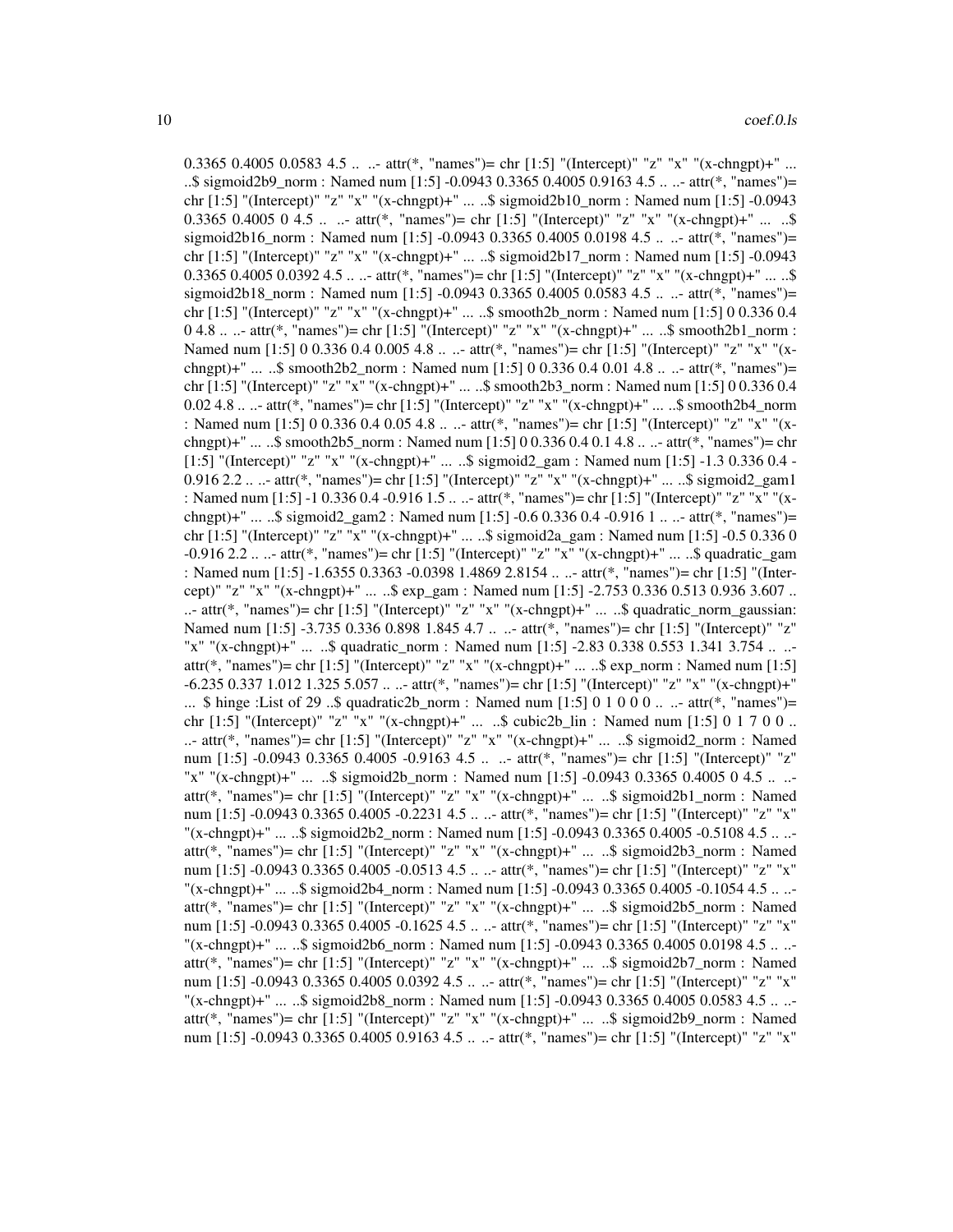"(x-chngpt)+" ... ..\$ sigmoid2b10\_norm : Named num [1:5] -0.0943 0.3365 0.4005 0 4.5 .. .. attr(\*, "names")= chr [1:5] "(Intercept)" "z" "x" "(x-chngpt)+" ... ..\$ sigmoid2b16\_norm : Named num [1:5] -0.0943 0.3365 0.4005 0.0198 4.5 .. ..- attr(\*, "names")= chr [1:5] "(Intercept)" "z" "x" "(x-chngpt)+" ... ..\$ sigmoid2b17\_norm : Named num [1:5] -0.0943 0.3365 0.4005 0.0392 4.5 .. ..- attr(\*, "names")= chr [1:5] "(Intercept)" "z" "x" "(x-chngpt)+" ... ..\$ sigmoid2b18\_norm : Named num [1:5] -0.0943 0.3365 0.4005 0.0583 4.5 ... .- attr(\*, "names")= chr [1:5] "(Intercept)" "z" "x" "(x-chngpt)+" ... ..\$ smooth2b\_norm : Named num [1:5] 0 0.336 0.4 0 4.8 .. ..- attr(\*, "names")= chr [1:5] "(Intercept)" "z" "x" "(x-chngpt)+" ... ..\$ smooth2b1\_norm : Named num [1:5] 0 0.336 0.4 0.005 4.8 .. ..- attr(\*, "names")= chr [1:5] "(Intercept)" "z" "x" "(x-chngpt)+" ... ..\$ smooth2b2\_norm : Named num [1:5] 0 0.336 0.4 0.01 4.8 .. ..- attr(\*, "names")= chr [1:5] "(Intercept)" "z" "x" "(x-chngpt)+" ... ..\$ smooth2b3\_norm : Named num [1:5] 0 0.336 0.4 0.02 4.8 .. ..- attr(\*, "names")= chr [1:5] "(Intercept)" "z" "x" "(x-chngpt)+" ... ..\$ smooth2b4\_norm : Named num [1:5] 0 0.336 0.4 0.05 4.8 .. ..- attr(\*, "names")= chr [1:5] "(Intercept)" "z" "x" "(x-chngpt)+" ... ..\$ smooth2b5\_norm : Named num [1:5] 0 0.336 0.4 0.1 4.8 .. ..- attr(\*, "names")= chr [1:5] "(Intercept)" "z" "x" "(x-chngpt)+" ... ..\$ sigmoid2\_gam : Named num [1:4] -0.5 0.336 -0.916 2.2 .. ..- attr(\*, "names")= chr [1:4] "(Intercept)" "z" "(x-chngpt)+" "chngpt" ..\$ sigmoid2\_gam1 : Named num [1:4] -0.2 0.336 -0.916 1.5 .. ..- attr(\*, "names")= chr [1:4] "(Intercept)" "z" "(x-chngpt)+" "chngpt" ..\$ sigmoid2\_gam2 : Named num [1:4] 0.2 0.336 -0.916 1 .. ..- attr(\*, "names")= chr [1:4] "(Intercept)" "z" "(x-chngpt)+" "chngpt" ..\$ quadratic\_gam : Named num [1:5] -1.695 0.336 1.464 2.871 NA .. ..- attr(\*, "names")= chr [1:5] "(Intercept)" "z" "(x-chngpt)+" "chngpt" ... ..\$ exp\_gam : Named num [1:5] -2.046 0.334 1.044 2.152 NA .. ..- attr(\*, "names")= chr [1:5] "(Intercept)" "z" "(x-chngpt)+" "chngpt" ... ..\$ flatHyperbolic\_norm: Named num [1:5] -4.173 0.334 3.239 4.437 NA .. ..- attr(\*, "names")= chr [1:5] "(Intercept)" "z" "(x-chngpt)+" "chngpt" ... \$ segmented2:List of 23 ..\$ quadratic2b\_norm: Named num [1:5] 0 1 0 0 0 .. ..- attr(\*, "names")= chr [1:5] "(Intercept)" "z" "x" "(x-chngpt)+" ... ..\$ cubic2b  $\text{ lin : Named num } [1:5] \ 0 \ 1 \ 7 \ 0 \ 0 \ \dots \ - \text{attr(*, "names")}$ = chr [1:5] "(Intercept)" "z" "x" "(x-chngpt)+" ... ..\$ sigmoid2\_norm : Named num [1:5] -0.0943 0.3365 0.4005 -0.9163 4.5 .. ..- attr(\*, "names")= chr [1:5] "(Intercept)" "z" "x" "(x-chngpt)+" ... ..\$ sigmoid2b\_norm : Named num [1:5] -0.0943 0.3365 0.4005 0 4.5 .. ..- attr(\*, "names")= chr [1:5] "(Intercept)" "z" "x" "(x-chngpt)+" ... ..\$ sigmoid2b1\_norm : Named num [1:5] -0.0943 0.3365 0.4005 -0.2231 4.5 ...  $\pm$  attr(\*, "names")= chr [1:5] "(Intercept)" "z" "x" "(x-chngpt)+" ... ..\$ sigmoid2b2\_norm : Named num [1:5] -0.0943 0.3365 0.4005 -0.5108 4.5 .. ..- attr(\*, "names")= chr [1:5] "(Intercept)" "z" "x" "(x-chngpt)+" ... ..\$ sigmoid2b3\_norm : Named num [1:5] -0.0943 0.3365 0.4005 -0.0513 4.5 ... - attr(\*, "names")= chr [1:5] "(Intercept)" "z" "x" "(x-chngpt)+" ... ..\$ sigmoid2b4\_norm : Named num [1:5] -0.0943 0.3365 0.4005 -0.1054 4.5 .. ..- attr(\*, "names")= chr [1:5] "(Intercept)" "z" "x" "(x-chngpt)+" ... ..\$ sigmoid2b5\_norm : Named num [1:5] -0.0943 0.3365 0.4005 -0.1625 4.5 ...  $\therefore$  attr(\*, "names")= chr [1:5] "(Intercept)" "z" "x" "(x-chngpt)+" ... ..\$ sigmoid2b6 norm : Named num [1:5]  $-0.0943\,0.3365\,0.4005\,0.0198\,4.5$  .. ..- attr(\*, "names")= chr [1:5] "(Intercept)" "z" "x" "(x-chngpt)+" ... ..\$ sigmoid2b7\_norm : Named num [1:5] -0.0943 0.3365 0.4005 0.0392 4.5 ...  $\cdot$  attr(\*, "names")= chr [1:5] "(Intercept)" "z" "x" "(x-chngpt)+" ... ..\$ sigmoid2b8\_norm : Named num [1:5] -0.0943 0.3365 0.4005 0.0583 4.5 .. ..- attr(\*, "names")= chr [1:5] "(Intercept)" "z" "x" "(x-chngpt)+" ... ..\$ sigmoid2b9\_norm : Named num [1:5] -0.0943 0.3365 0.4005 0.9163 4.5 .. ..- attr(\*, "names")= chr [1:5] "(Intercept)" "z" "x" "(x-chngpt)+" ... ..\$ sigmoid2b10\_norm: Named num [1:5] -0.0943 0.3365 0.4005 0 4.5 .. ..- attr(\*, "names")= chr [1:5] "(Intercept)" "z" "x" "(x-chngpt)+" ... ..\$ sigmoid2b16\_norm: Named num [1:5] -0.0943 0.3365 0.4005 0.0198 4.5 .. ..- attr(\*, "names")= chr [1:5] "(Intercept)" "z" "x" "(x-chngpt)+" ... ..\$ sigmoid2b17\_norm: Named num [1:5] -0.0943 0.3365 0.4005 0.0392 4.5 .. ..- attr(\*, "names")= chr [1:5] "(Intercept)" "z" "x" "(x-chngpt)+" ... ..\$ sigmoid2b18\_norm: Named num [1:5] -0.0943 0.3365 0.4005 0.0583 4.5 ...  $\cdot$  attr(\*, "names")= chr [1:5] "(Intercept)" "z" "x" "(x-chngpt)+"  $\cdot$ ... ..\$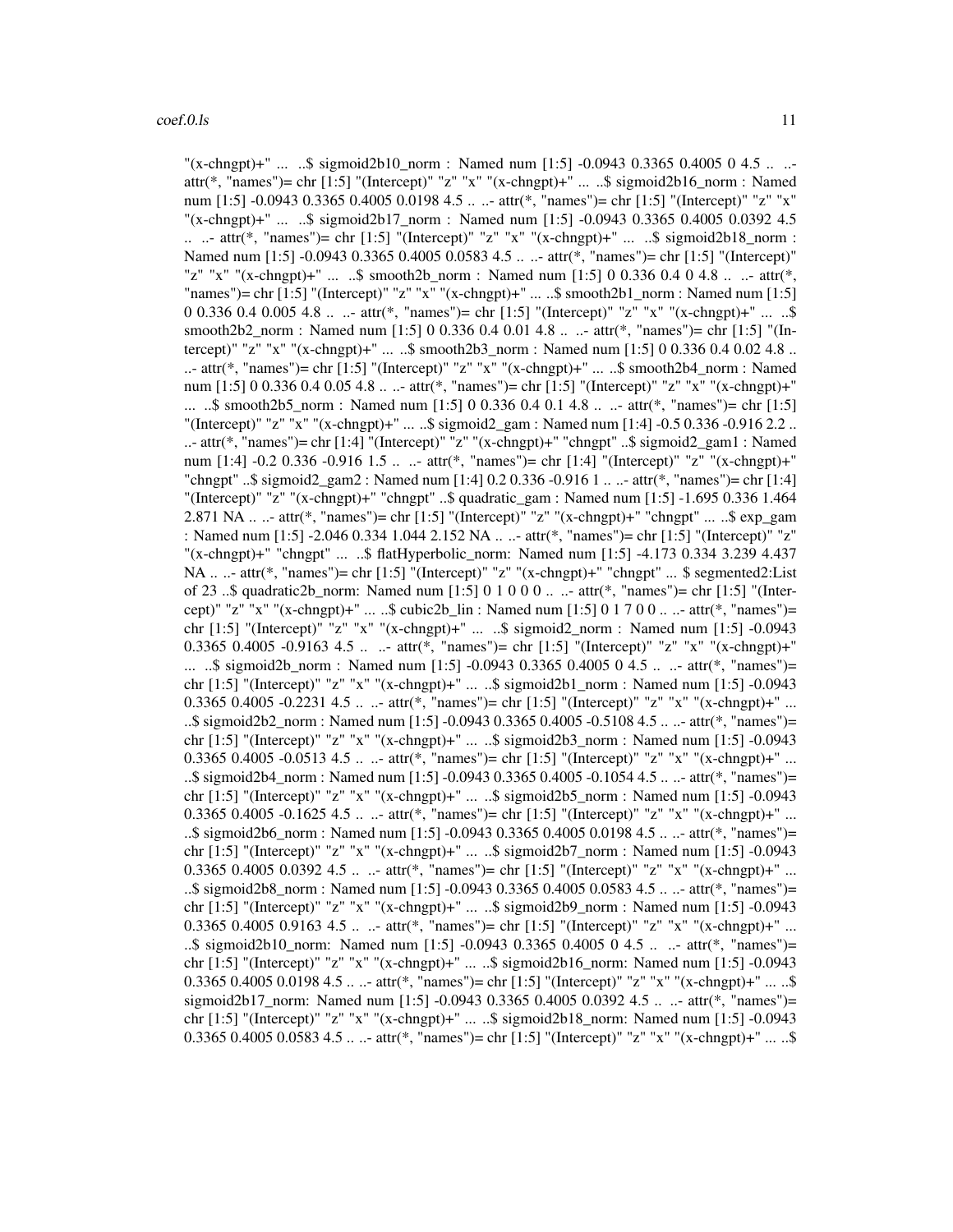#### <span id="page-11-0"></span>12 dat.mtct.2

smooth2b\_norm : Named num [1:5] 0 0.336 0.4 0 4.8 .. ..- attr(\*, "names")= chr [1:5] "(Intercept)" "z" "x" "(x-chngpt)+" ... ..\$ smooth2b1\_norm : Named num [1:5] 0 0.336 0.4 0.005 4.8 .. ..- attr(\*, "names")= chr [1:5] "(Intercept)" "z" "x" "(x-chngpt)+" ... ..\$ smooth2b2\_norm : Named num [1:5] 0 0.336 0.4 0.01 4.8 .. ..- attr(\*, "names")= chr [1:5] "(Intercept)" "z" "x" "(x-chngpt)+" ... ..\$ smooth2b3\_norm : Named num [1:5] 0 0.336 0.4 0.02 4.8 .. ..- attr(\*, "names")= chr [1:5] "(Intercept)" "z" "x" "(x-chngpt)+" ... ..\$ smooth2b4\_norm : Named num [1:5] 0 0.336 0.4 0.05 4.8 .. ..- attr(\*, "names")= chr [1:5] "(Intercept)" "z" "x" "(x-chngpt)+" ... ..\$ smooth2b5\_norm : Named num [1:5] 0 0.336 0.4 0.1 4.8 .. ..- attr(\*, "names")= chr [1:5] "(Intercept)" "z" "x" "(x-chngpt)+" ...

dat.mtct *An Example Dataset*

#### Description

A dataset from the immune correlates study of Maternal To Child Transmission of HIV-1

#### Usage

data("dat.mtct")

#### Format

A data frame with 236 observations on the following 3 variables.

y a numeric vector

birth a factor with levels C-section Vaginal

NAb\_SF162LS a numeric vector

#### References

Permar, S. R., Fong, Y., Nathan Vandergrift, Genevieve G. Fouda, Peter Gilbert, Georgia D. Tomaras, Feng Gao and Barton F. Haynes et al. (2015) Maternal HIV-1 Envelope variable loop 3-specific IgG responses and reduced risk of perinatal transmission. Journal of Clinical Investigation, 125(7):2702:2706.

dat.mtct.2 *An Example Dataset*

#### Description

A dataset from the immune correlates study of Maternal To Child Transmission of HIV-1

#### Usage

dat.mtct.2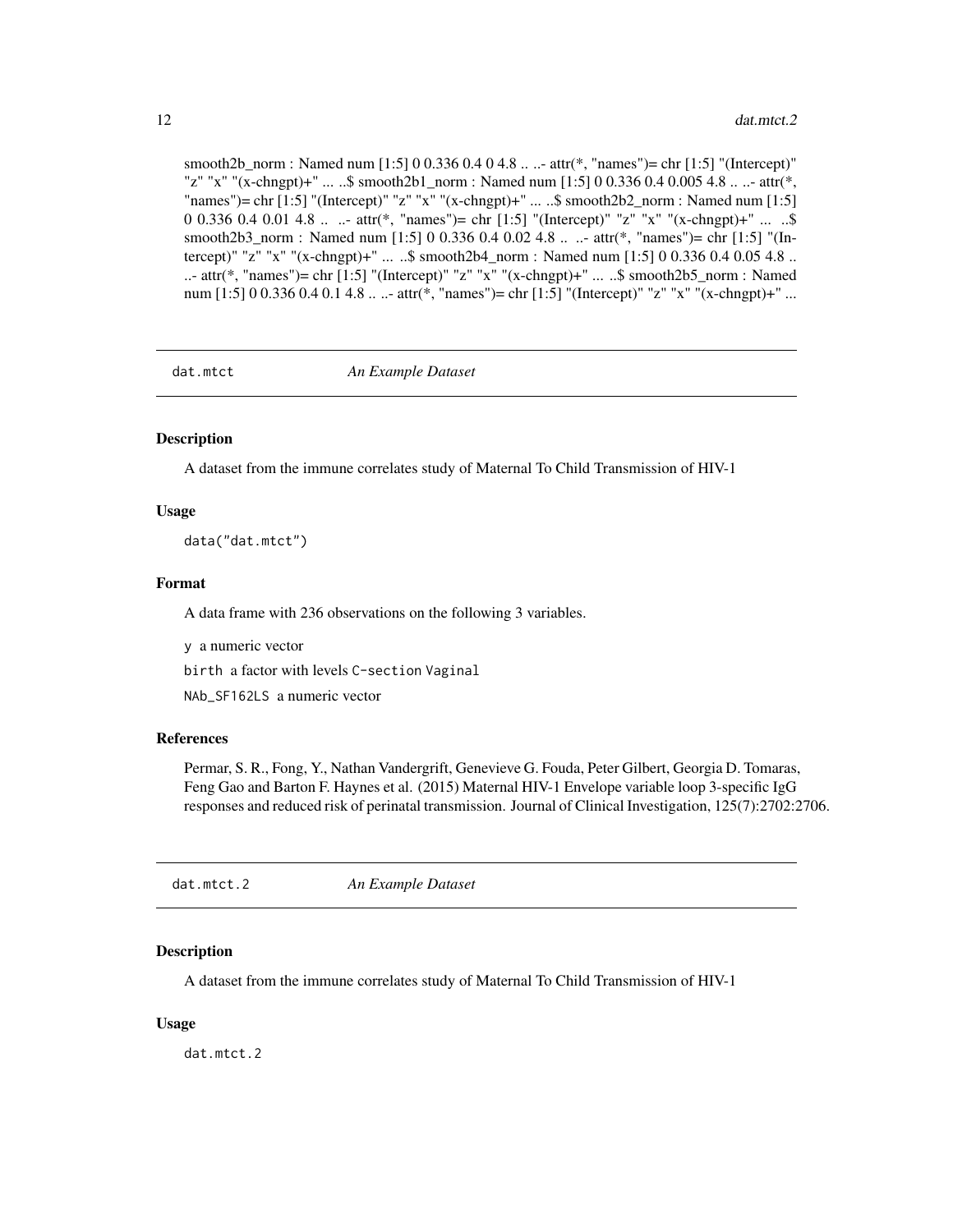#### <span id="page-12-0"></span>hinge.test 13

# Format

A data frame with 248 observations on the following 2 variables.

NAb\_score a numeric vector

V3\_BioV3B a numeric vector

# References

Permar, S. R., Fong, Y., Nathan Vandergrift, Genevieve G. Fouda, Peter Gilbert, Georgia D. Tomaras, Feng Gao and Barton F. Haynes et al. (2015) Maternal HIV-1 Envelope variable loop 3-specific IgG responses and reduced risk of perinatal transmission. Journal of Clinical Investigation, 125(7):2702:2706.

| hinge.test | A non-nested hypothesis testing problem for threshold regression mod- |
|------------|-----------------------------------------------------------------------|
|            |                                                                       |

## Description

Test a hinge model against a linear model.

#### Usage

```
hinge.test(formula, cov.interest, family = c("binomial", "gaussian"), data, thres = NA,
   lb.quantile = 0.1, ub.quantile = 0.9, chngpts.cnt = 10, method = c("FDB", "B", "DB"),boot.B = 10000, B2 = NA, verbose = FALSE)
```
# Arguments

| formula      |                                                                                              |
|--------------|----------------------------------------------------------------------------------------------|
| cov.interest |                                                                                              |
| family       |                                                                                              |
| data         |                                                                                              |
| thres        | If supplied, this will be the threshold value to use in the hinge model.                     |
| lb.quantile  | lower bound of threshold candidates in quantile.                                             |
| ub.quantile  | upper bound of threshold candidates in quantile                                              |
| chngpts.cnt  | number of candidate thresholds                                                               |
| method       | type of test. FDB: false double bootstrap, B: parametric bootstrap, DB: double<br>bootstrap. |
| boot.B       | number of parametric bootstrap replicates for B and FDB                                      |
| <b>B2</b>    | number of inner bootstrap replicates for DB                                                  |
| verbose      |                                                                                              |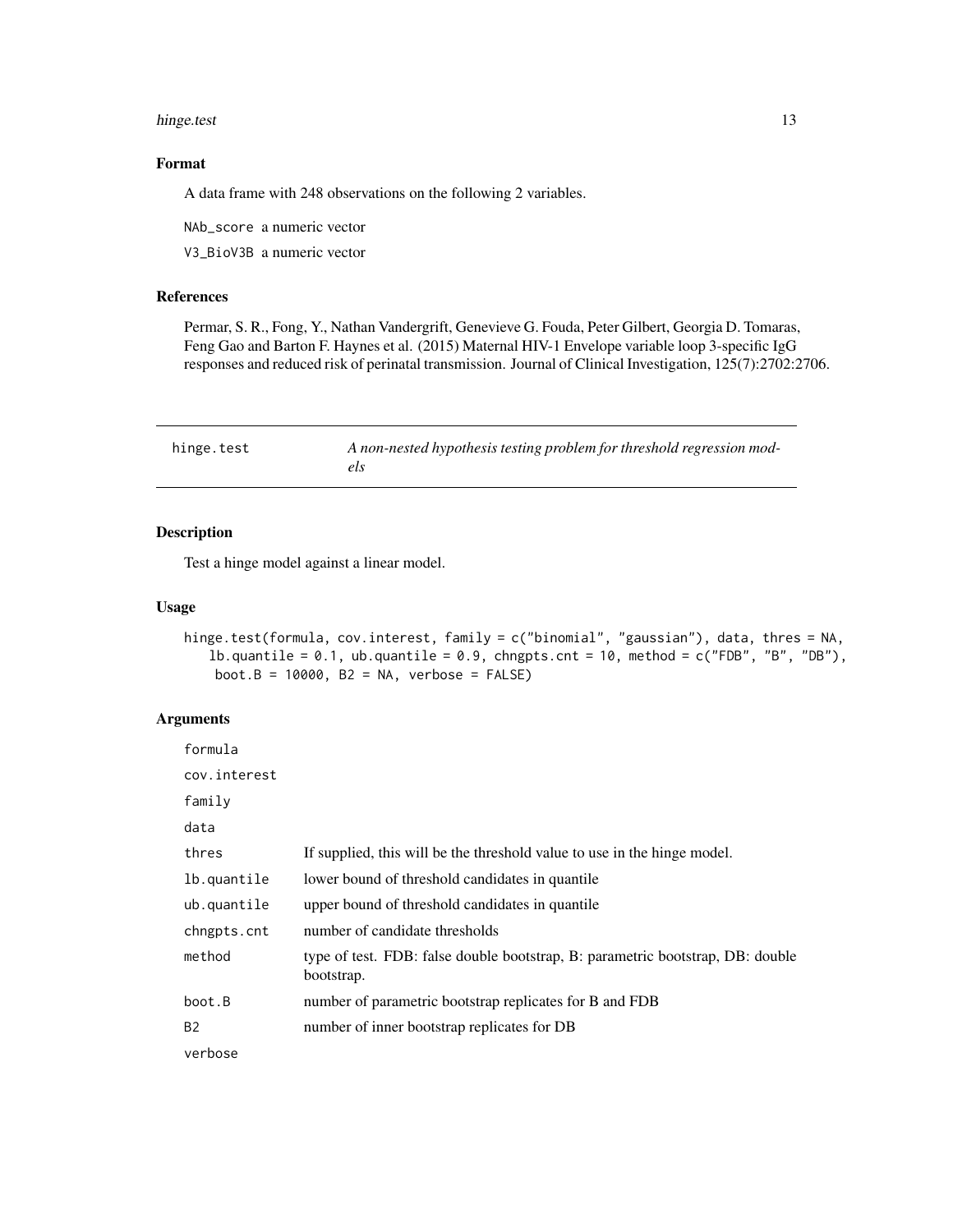# Value

A list of class htest

| p.value | P-value                                                      |
|---------|--------------------------------------------------------------|
| chngpts | Vector of change points evaluated                            |
| TT      | Standardized absolute score statistics                       |
| V.S.hat | Estimated variance-covariance matrix of the score statistics |
|         |                                                              |

#### Author(s)

Zonglin He

# References

He, Fong, Fouda, Permar. A non-nested hypothesis testing problem for threshold regression model, under review

# Examples

```
dat=sim.hinge(threshold.type = 'NA',family = 'binomial',thres='NA',X.ditr = 'norm',mu.X = c(\theta, \theta, \theta),
    coef.X = c(0,.5,.5,.4), cov.X = diag(3), eps.sd = 1, seed = 1, n=100)
test=hinge.test(Y~X1+X2, "x", family="binomial", data=dat,'method'='FDB',boot.B=10)
test
```
performance.unit.test *Perform unit testing for performance evaluation.*

# Description

This function performs unit testing for performance evaulation.

#### Usage

```
performance.unit.test(formula.1, formula.2, family, data, B, I)
```
#### Arguments

formula.1 formula.2 family data B I

<span id="page-13-0"></span>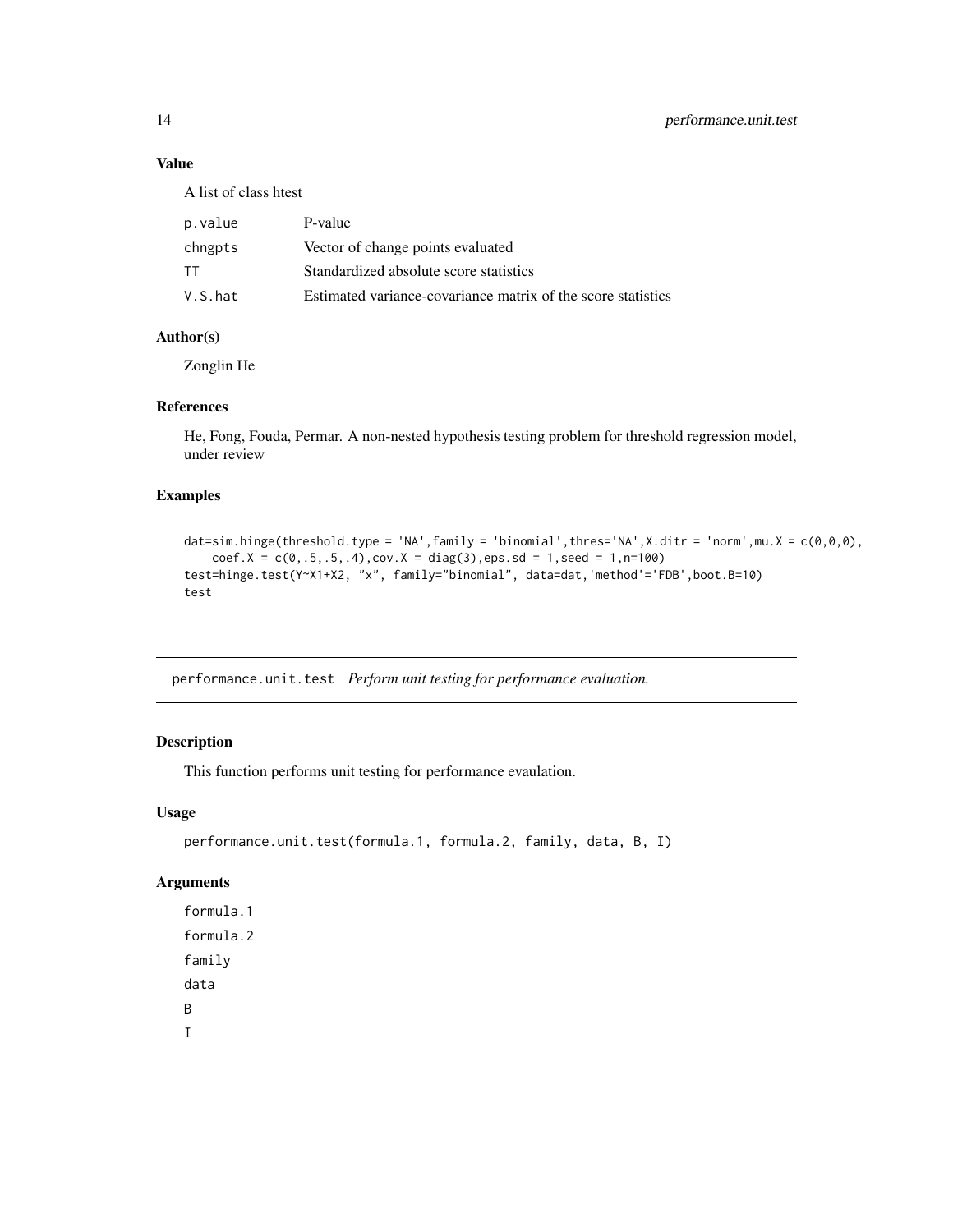<span id="page-14-0"></span>sim.alphas *Simulation Parameters*

#### Description

Simulation Parameters

# Usage

data(sim.alphas)

#### Format

List of 6. Names: sigmoid2\_norm, sigmoid2\_norm3, sigmoid3\_norm, sigmoid3\_norm3, sigmoid4\_norm, sigmoid4 norm3. Each element is a 5x4 matrix

sim.chngpt *Simulation Function*

#### Description

Generate simulation datasets for change point Monte Carlo studies.

# Usage

```
sim.chngpt (mean.model = c("thresholded", "thresholdedItxn",
 "quadratic", "quadratic2b", "cubic2b", "exp",
"flatHyperbolic", "z2", "z2hinge", "z2segmented",
"z2linear"), threshold.type = c("NA", "step", "hinge",
"segmented", "segmented2", "stegmented"), b.transition
= Inf, family = c("binomial", "gaussian"), x.distr =c("norm", "norm3", "norm6", "imb", "lin", "mix",
 "gam", "zbinary", "gam1", "gam2", "fixnorm"), e. =
NULL, mu.x = 4.7, sd.x = NULL, sd = 0.3, mu.z = 0,
alpha = NULL, alpha.candidate = NULL, \text{coef}.z =
log(1.4), beta = NULL, beta.itxn = NULL, n, seed,
weighted = FALSE, heteroscedastic = FALSE, verbose =FALSE)
```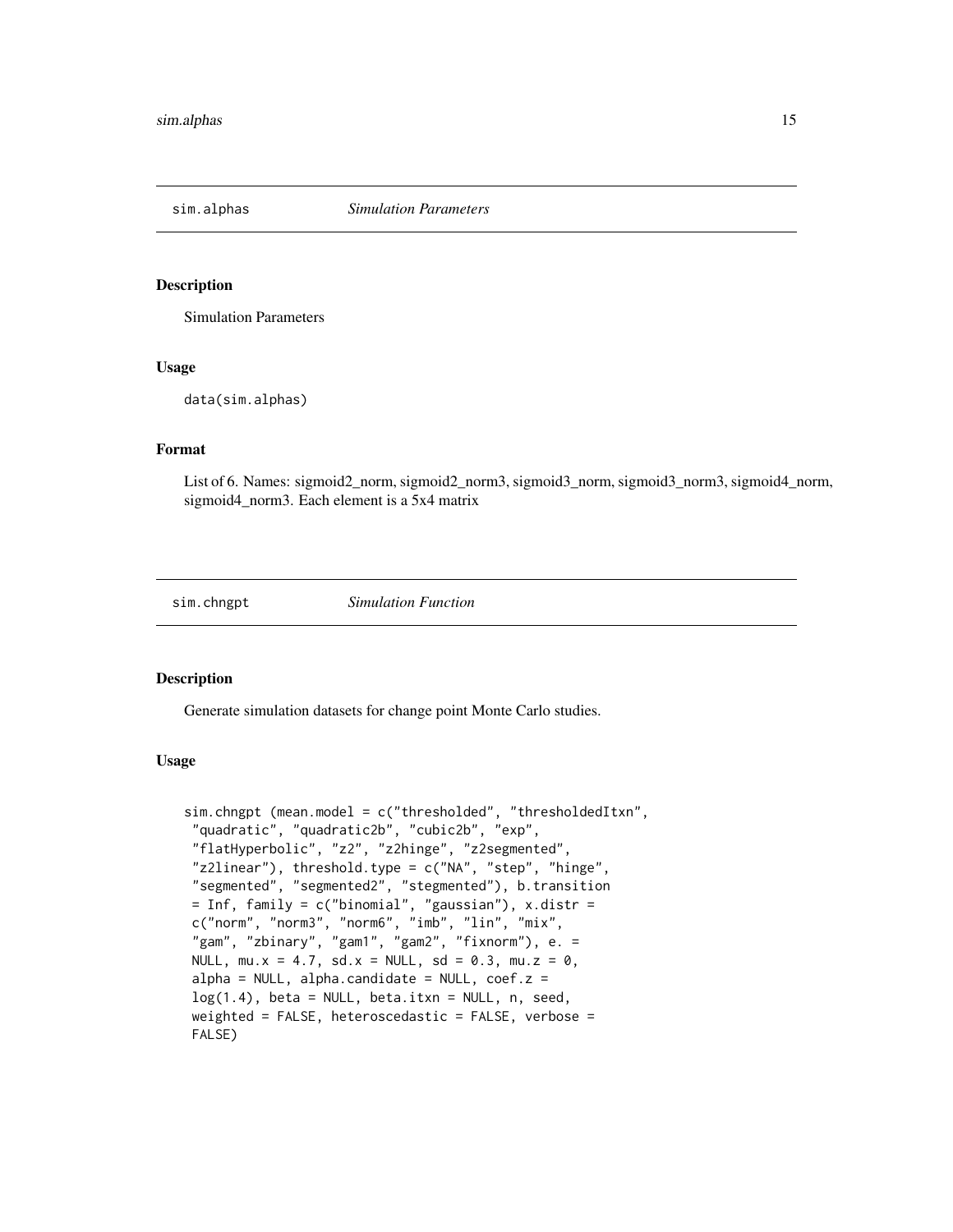# Arguments

|                       | threshold. type string. Types of threshold effect to simulate, only applicable when label does<br>not start with sigmoid. |
|-----------------------|---------------------------------------------------------------------------------------------------------------------------|
| family                | string. Glm family.                                                                                                       |
| n                     |                                                                                                                           |
| mu.z                  |                                                                                                                           |
| seed                  |                                                                                                                           |
| weighted              |                                                                                                                           |
| beta                  |                                                                                                                           |
| coef.z                | numeric. Coefficient for z.                                                                                               |
| beta.itxn             | numeric. Coefficient for z.                                                                                               |
| alpha                 | numeric, intercept.                                                                                                       |
| mu.x                  | numeric                                                                                                                   |
| sd.x                  | numeric                                                                                                                   |
| $mean$ . $model$      | numeric                                                                                                                   |
| x.distr               | string. Possible values: norm (normal distribution), gam (gamma distribution).<br>gam1 is a hack to allow e. be different |
| е.                    |                                                                                                                           |
| verbose               | Boolean                                                                                                                   |
| b.transition          |                                                                                                                           |
| sd<br>alpha.candidate |                                                                                                                           |
|                       | Candidate values of alpha, used in code to determine alpha values                                                         |
| heteroscedastic       |                                                                                                                           |
|                       | Boolean.                                                                                                                  |

# Details

mean.model, threshold.type and b.transition all affect mean models.

# Value

A data frame with following columns:

| ٧      | $0/1$ outcome                                |
|--------|----------------------------------------------|
| x      | observed covariate that we are interested in |
| x.star | unobserved covariate that underlies x        |
| z      | additional covariate                         |

In addition, columns starting with 'w' are covariates that we also adjust in the model; columns starting with 'x' are covariates derived from x.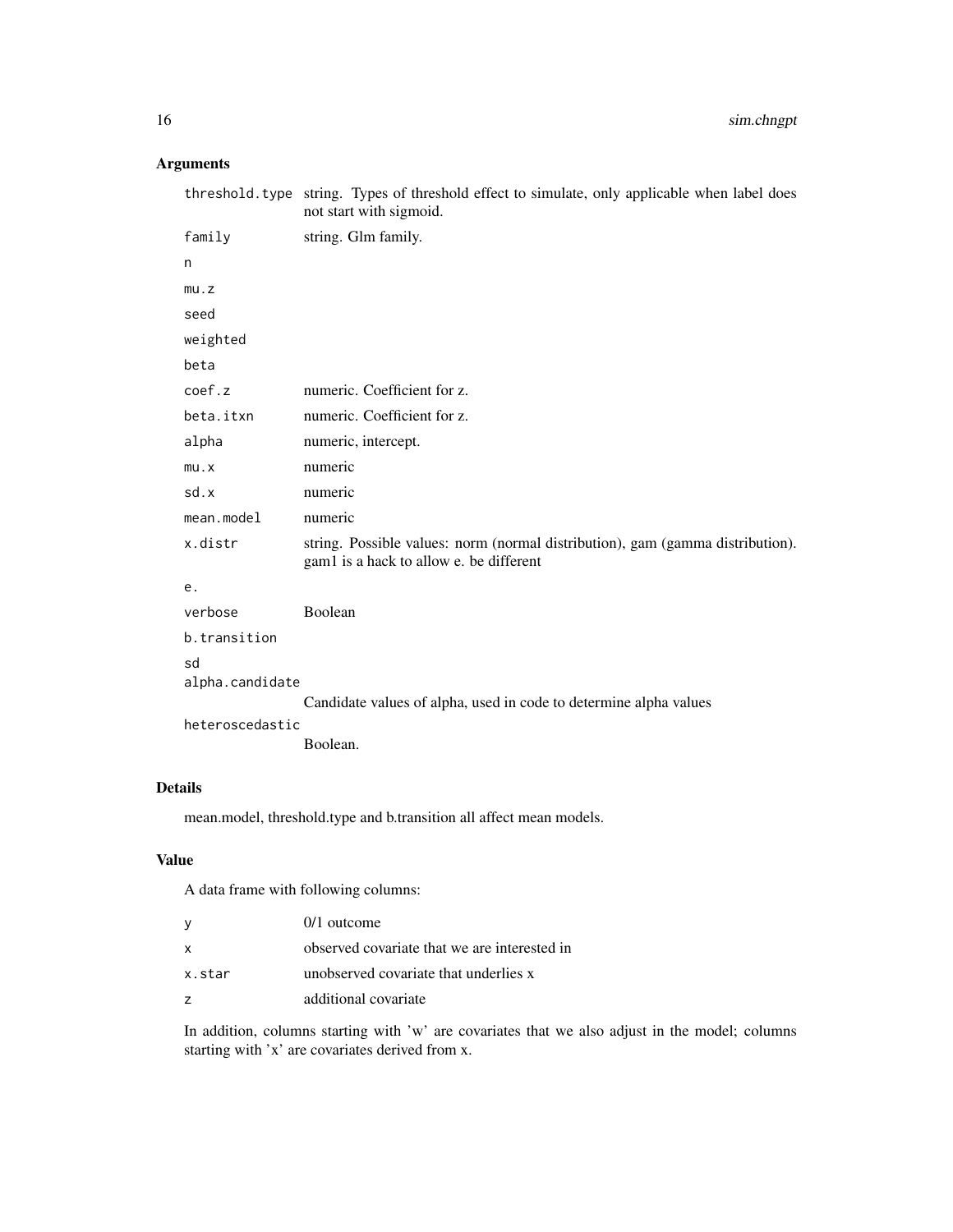#### <span id="page-16-0"></span>sim.hinge 17

#### Examples

```
seed=2
par(mfrow=c(2,2))
dat=sim.chngpt(mean.model="thresholded", threshold.type="hinge", family="gaussian", beta=0, n=200,
    seed=seed, alpha=-1, x.distr="norm", e.=4, heteroscedastic=FALSE)
plot(y~z, dat)
dat=sim.chngpt(mean.model="thresholded", threshold.type="hinge", family="gaussian", beta=0, n=200,
    seed=seed, alpha=-1, x.distr="norm", e.=4, heteroscedastic=TRUE)
plot(y~z, dat)
dat=sim.chngpt(mean.model="z2", threshold.type="hinge", family="gaussian", beta=1, n=200,
    seed=seed, alpha=1, x.distr="norm", e.=4, heteroscedastic=FALSE)
plot(y~z, dat)
dat=sim.chngpt(mean.model="z2", threshold.type="hinge", family="gaussian", beta=1, n=200,
    seed=seed, alpha=1, x.distr="norm", e.=4, heteroscedastic=TRUE)
plot(y~z, dat)
```
sim.hinge *Simulation function*

#### Description

Simulate data for Monte Carlo study.

# Usage

```
sim.hinge(threshold.type = c("NA", "hinge"), family = c("binomial", "gaussian"),
   thres = "NA", X.ditr = "norm", mu.X, coef.X, cov.X, eps.sd, seed, n)
```
#### Arguments

threshold.type family thres X.ditr mu.X coef.X cov.X eps.sd seed n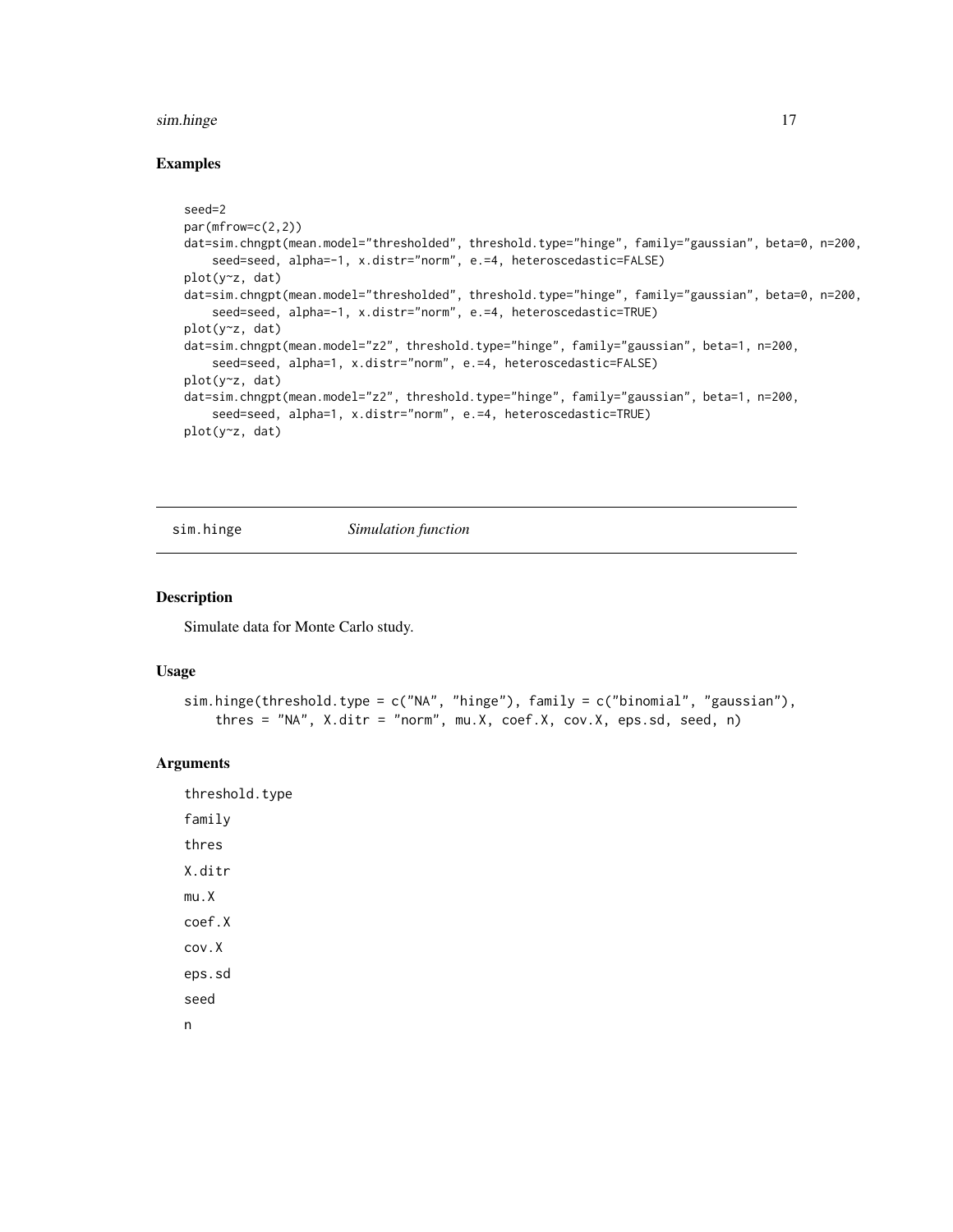<span id="page-17-0"></span>

# Description

Simulate data

# Usage

```
sim.my(n, seed, label, alpha, beta, e. = NULL, b. = NULL, tr. = NULL)
```
#### Arguments

| n     | Sample size                                                                                  |
|-------|----------------------------------------------------------------------------------------------|
| seed  | Seed for random number generator                                                             |
| label | A character string which specifies the simulation scenario. sigmoid4, sigmoidgam4,<br>elbow4 |
| alpha | regression parameter                                                                         |
| beta  | regression parameter                                                                         |
| e.    | inflection point for the logistic transformation (the log scale)                             |
| b.    | slope for the logistic transformation                                                        |
| tr.   | threshold point                                                                              |

# Details

When the label starts with elbow, the transformation on x.star is elbow shaped. When the label starts with sigmoid, the transformation on x.star is sigmoid shaped. Data simulated from  $logit(Pr(Y=1))=alpha + beta*(transformed x.start).$ 

# Value

A data frame with columns: y, x.star, x.star.expit (if label starts with sigmoid), x.star.tr (if label starts with elbow), x.bin.med (x.star dichotomized at median), x.tri (x.star trichotomized at tertiles).

# Examples

```
alpha=-1; beta=log(0.2)
e.=5; b.=-30; t.=1
dat=sim.my(n=250, seed=1, label="sigmoid4", alpha, beta, e.=e., b.=b.)
```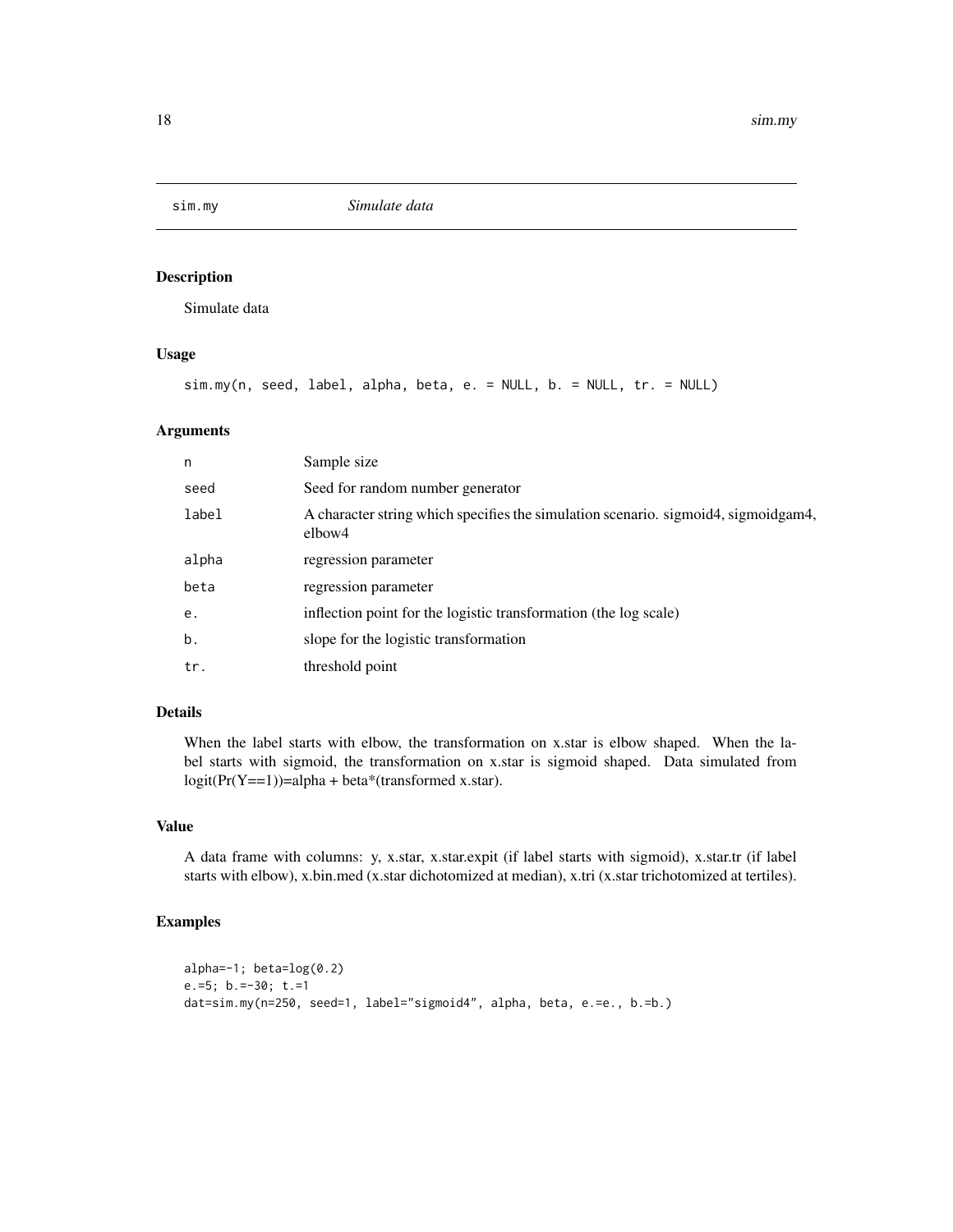<span id="page-18-0"></span>

# Description

Simulate data according to one of the scenarios considered in Pastor-Barriuso et al 2003

# Usage

sim.pastor(seed)

# Arguments

seed Seed for the random number generator.

# Value

A data frame with columns: y, x.star, x.star.expit, and x.bin.med (x.star dichotomized at median).

# Examples

dat=sim.pastor(seed=1)